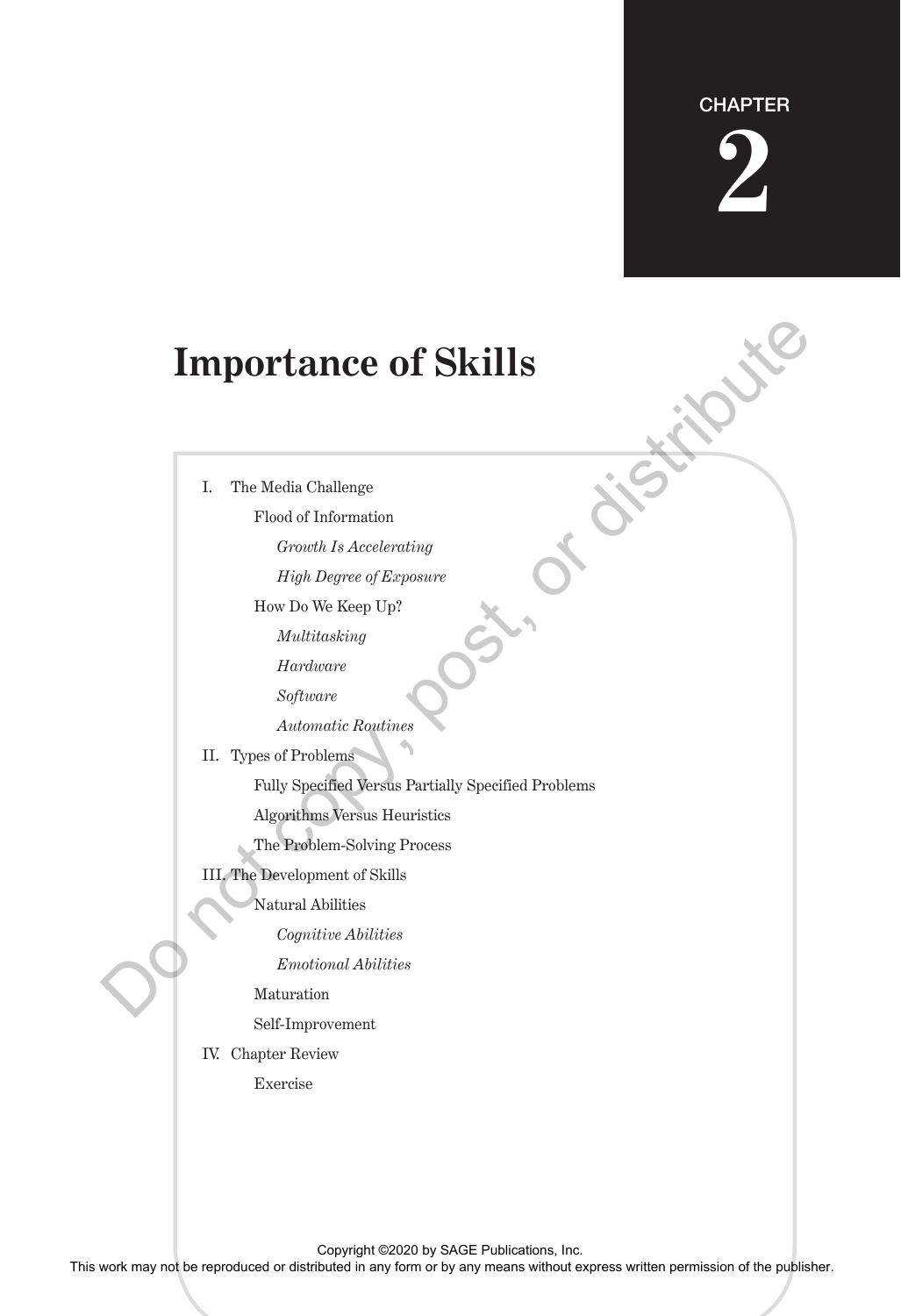We are all confronted daily with the problem of information saturation. The human mind has automatic mechanisms that help us navigate through this constant flood of information without drowning, but these automatic mechanisms run outside our awareness. If we want to control how we navigate our way through this tide of information, then we need particular skills. The better we are able to use these skills, the more control we will exercise over exposure to messages, how we access meaning from those messages, and how we use those meanings to enlarge our understanding of the world and ourselves.

# **I. The Media Challenge**

We are living in a culture shaped by a constant flood of information. Because we were born into this information culture, we take much of it for granted. As the size of the information flow grows at an accelerating rate each year, we unconsciously adapt without really thinking through what those adaptations mean. So in this section, I will first help you understand the enormous size of this flood of information. Then I will show you how we have been unconsciously adapting to this growth.

# **Flood of Information**

With the widespread use of each new mass medium, the amount of information flowing into our culture has increased. Furthermore, the rate of those increases has been accelerating, especially over the last several decades with the pervasiveness of the digital media.

As for the printed word, we now have more than 140 million book titles in existence, and another 1,500 new book titles are published throughout the world each day. Visual messages also proliferate. Hollywood releases more than 700 hours of feature films each year, which adds to its base of more than 100,000 hours of films studios have already released in previous years. Commercial television stations generate about 48 million hours of video messages every year worldwide and radio stations send out 65.5 million hours of original programming each year. As large as these numbers are, they represent only the contribution of information from traditional mass media. exposure to messages, now we access meaning from trose messages, and<br>
now we use those meanings to enlarge our understanding of the world and<br>
ourselves.<br> **I. The Media Challenge**<br>
We are living in a culture shaped by a c

# *Growth Is Accelerating*

Not only are we already saturated with media messages, the rate of that saturation is growing at an accelerating pace. More information has been generated since you were born than the sum total of all information throughout all recorded history up until the time of your birth. And the rate continues to accelerate! In 2012, Silver estimated that the amount of information was doubling every year and by now the rate of growth is even higher.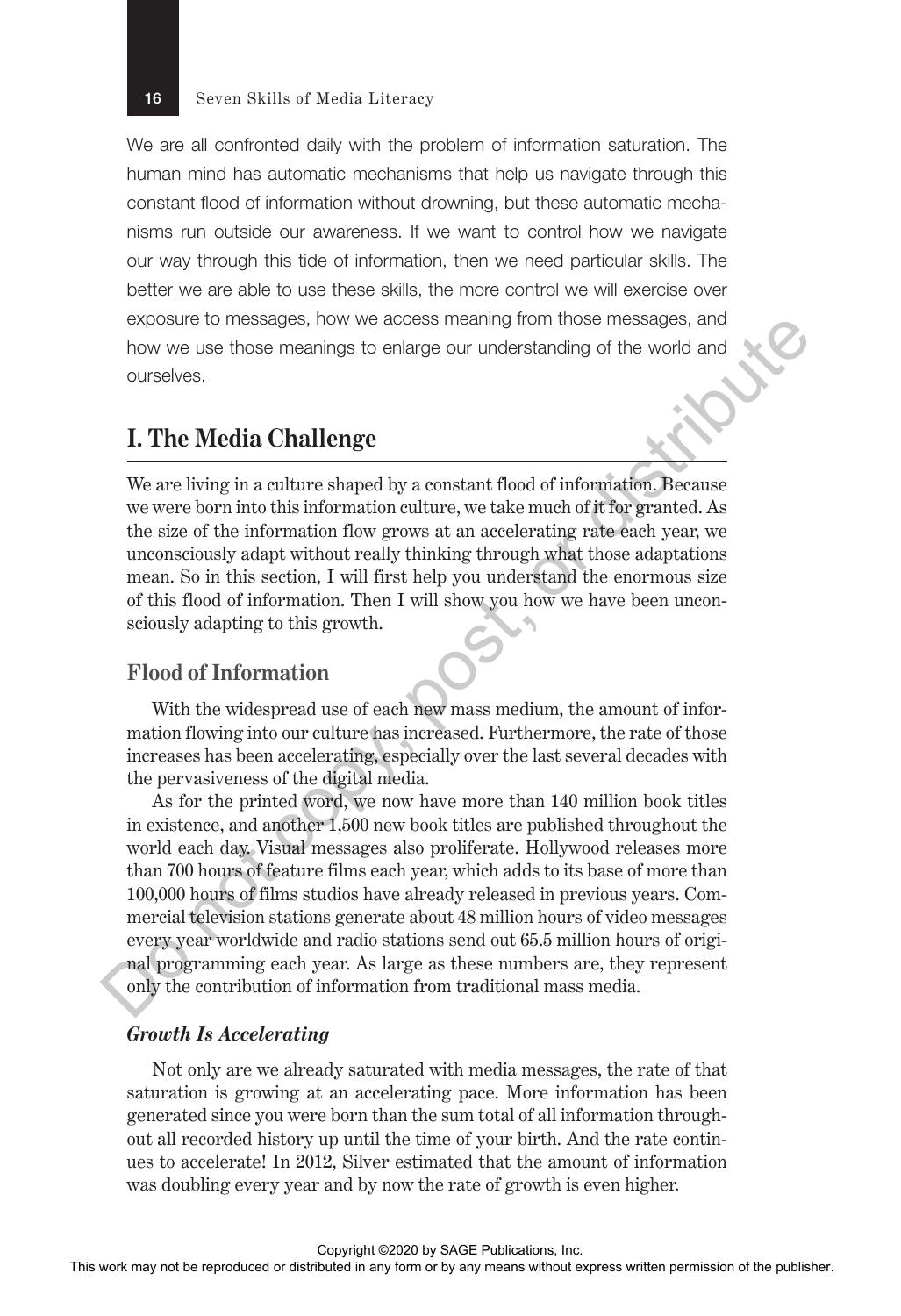The really dramatic acceleration in the growth of information in our culture has been coming from the newer mass media that disseminate information using the Internet, which has grown so large in a few short decades that no one knows how big it really is. Google has been attempting to index all the webpages available on the Internet, and that index has now reached over 60 billion webpages on its 900,000 company servers (WorldWideWeb-Size.com, 2019). However, Google has estimated that the Internet is likely to be over 130 trillion webpages (Schwartz, 2016), which means that Google has been able to index only 0.05% of the total Internet. Even Google cannot keep up with the flood of information into our culture.

How is it that so much information is now being produced? One reason is that there are now more people producing information than ever before. Half of all the scientists who have ever lived are alive today and producing information. Also, the number of people in this country who identify themselves as musicians has more than doubled in the last four decades, the number of artists has tripled, and the number of authors has increased fivefold (U.S. Census Bureau, 2017).

Another—and even more important—reason for the accelerating growth of information in our culture is that much of it is being produced by nonprofessionals. Now, we all create information every day and make it widely available, because we now have easy-to-use platforms to create and share information. You no longer need to be a musician to create songs; you can use GarageBand or other computer synthesizers. You don't need to be signed to a recording contract by a record company to distribute your songs. You don't need to work at a Hollywood film studio to be able to produce videos and widely disseminate them. You can create videos on your smartphone, edit them easily, and disseminate them on a platform such as YouTube, which now has more than 1 billion videos available for viewing and users are uploading more than 300 new hours of video *every minute of every day* (YouTube, 2018). You can also be a journalist, a fiction writer, a photographer, or even a video game designer as a hobby and make your messages easily available to millions of people, just like professional artists. Or you could generate and share smaller forms of information such as e-mails and tweets. There are now 3.2 billion Internet users worldwide and they send and receive 300 billion e-mail messages each day; Twitter users generate more than 500 million tweets per day; and Facebook reports that 100 million photos are uploaded each and every day (Pingdom, 2019). been able to index only 0.05% of the total Internet. Even Google cannot keep<br>up with the flood of information into our culture. However the move is<br>that the model of information into our culture. However it with the flood

Each of us is adding to this information flow like never before. Tucker (2014) explains:

Between checking your phone, using GPS, sending e-mail, tweets, and Facebook posts, and especially streaming movies and music, you create 1.8 million megabytes a year. It's enough to fill nine CD-ROMs every day. The device-ification of modern life in the developed world is the reason why more than 90 percent of all the data that exists was created in just the last three years. (p. xv)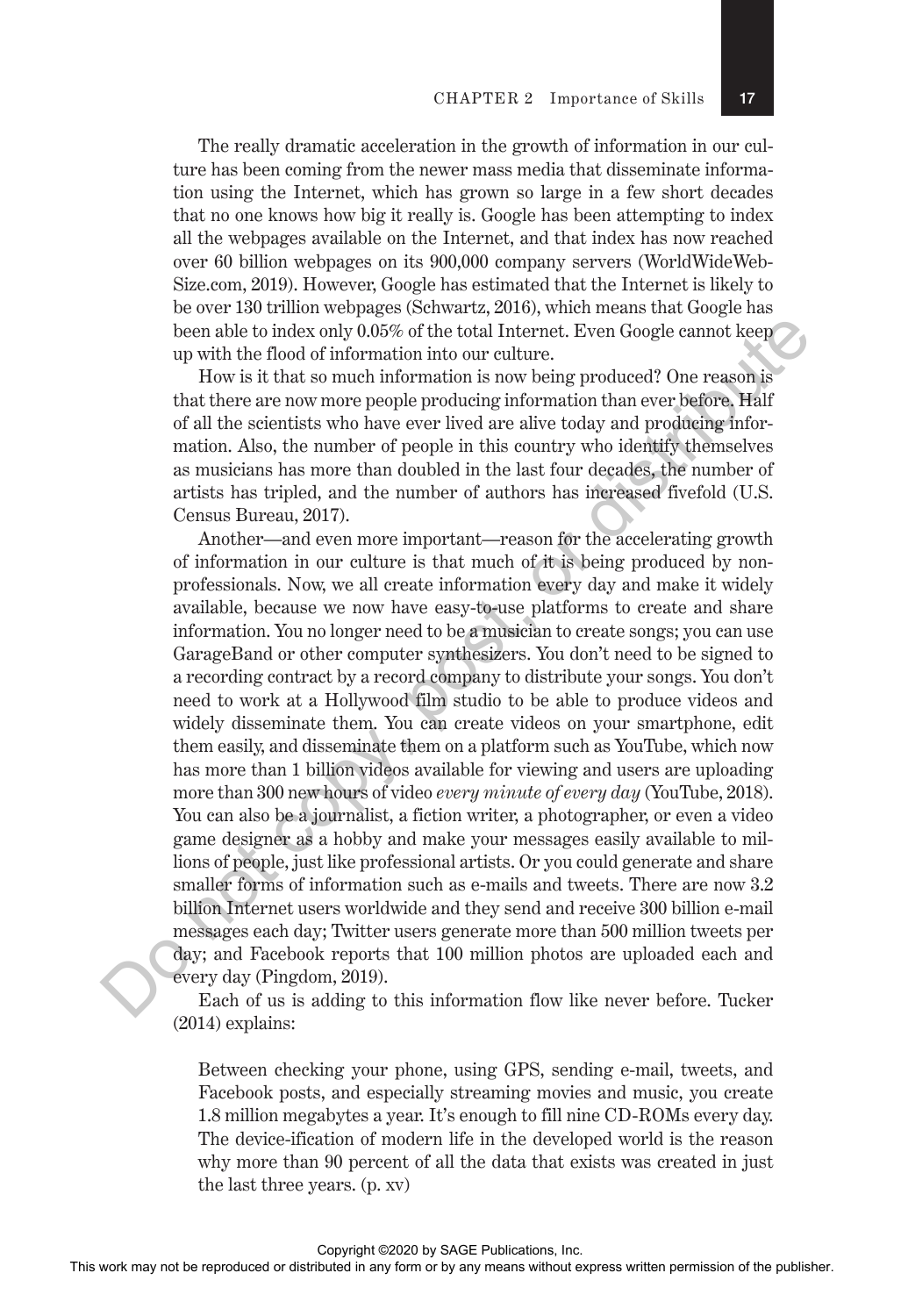Tucker continues, "And it's growing exponentially, with 44 times as much digital information expected to be created in 2020 compared to 2009" (p. xvi).

### *High Degree of Exposure*

The media are highly attractive, so we increase the time we spend with media messages each year. Over the last 3 decades, every new survey of media use has shown that people on average have been increasing their exposure time every year. For example, in 2010, people spent an average of 10 hours and 46 minutes with all forms of the media each day (eMarketer, 2014). By 2017, people were spending more time with the media than with anything else, with the average person spending 12 hours and 1 minute per day on media (eMarketer, 2017).

It is clear that the media are an extremely important part of our everyday lives. In our information-saturated culture, we are constantly connected to our friends, our society, and the entire world through the media.

# **How Do We Keep Up?**

# *Multitasking*

How do we keep up with all this information? One technique that many people use is multitasking. For example, a person can listen to recorded music, text friends, and watch video on a pop-up window all at the same time—thus experiencing 3 hours of media usage or exposure for each hour of clock time.

Multitasking, however, is not a good enough strategy for helping us keep up with the flood of information. If you wanted to view all the videos uploaded to YouTube in just 1 day, it would take you an entire year of viewing with no breaks and you would have to multitask by constantly watching 16 screens! While multitasking helps increase our exposure, it cannot help us keep up with even a tiny fraction of the media messages we are exposed to every day. exposure time every year. For example, in 2010, people spent an average of<br>the media cand day (Marketer, 2014). By 2017, people were spending more time with the media chan with<br>anything eles, with the average person spend

Although we are all saturated with information, and each year the media are more aggressive in seeking our attention, we are able to deal with it. How is this possible? The answer lies in the way the human brain is wired and programmed—its hardware and software.

# *Hardware*

The most remarkable piece of hardware on Earth is the human brain. Although the human brain is relatively small (weighing only about 1 kilogram), it has a remarkable capacity to take in information from the five senses (sight, hearing, touch, taste, and smell); process all that information by filtering it or storing it; then making decisions that result in action. The human brain is composed of 100 billion neuron cells, which is the number of stars in the Milky Way (Storr, 2014). Each cell is linked by synapses to as many as 100,000 other cells. That means your brain has created over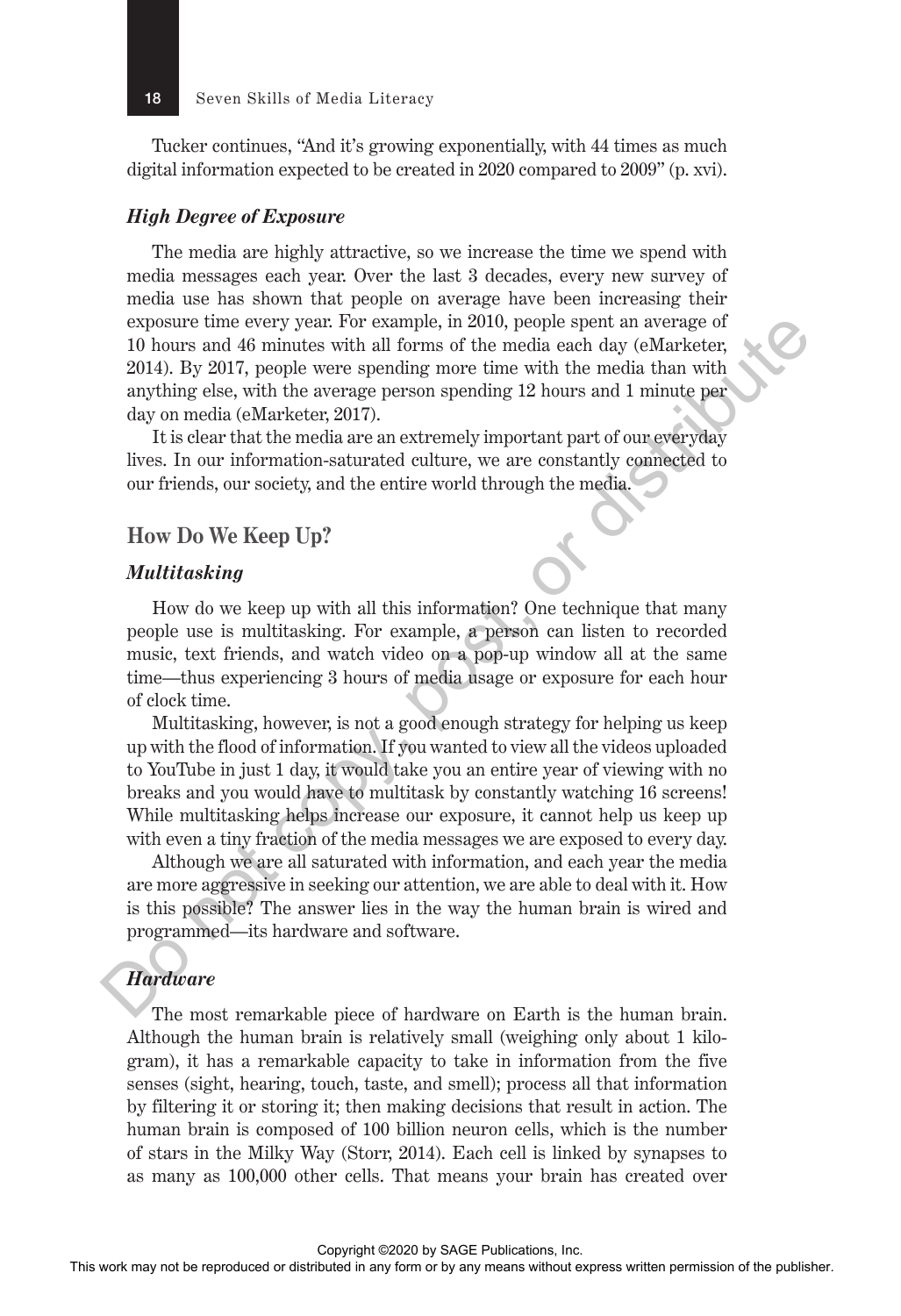500 trillion string-like fibers called axons and dendrites that connect with other neurons at junctions called synapses. "These synapses constantly form and dissolve, weakening, and strengthening in response to new experiences" (Haven, 2007, p. 22).

As the human brain is constantly monitoring the environment, thousands of neurons are receiving stimulation from thousands of other neurons and must decide whether to ignore the input or respond in some way by sending a signal to another specific neuron. "Somehow, through this freeway maze of links, loops, and electric traffic jams, we each manage to think, perceive, consider, imagine, remember, react, and respond" (Haven, 2007, p. 22).

# *Software*

How does this complex piece of hardware know what to do? The answer to this question is that the brain has been programmed to fulfill certain functions. This software tells the brain how to function, much like the software on your computers tells them what functions to perform and how to perform those functions.

Some of this software has been programmed into the brain before birth. For example, this prebirth software guides the brain's constant monitoring of automatic bodily functions such as the performance of the organs (heart, lungs, kidneys, etc.) to keep them functioning properly. The brain also has been programmed to monitor a person's environment for threats. For example, the orienting reflect directs the brain to pay attention to the environment for sudden changes like loud noises; when a potential threat is identified, the brain creates an attentional state that forces the person to examine the thing that triggered the attention to determine whether it is an actual threat or not. Also, the brain has been hard-wired with a fight-or-flight reflex so that when a potential threat is encountered, the body is automatically made ready (increased heart rate and blood pressure) to either fight off the threat or run away to safety. of links, loops, and electric traffic jams, we each manage to think, perceives<br>consider, imagine, remember, react, and respond" (Haven, 2007, p. 22).<br> **Software**<br>
How does this complex piece of hardware know what to do<sup>2</sup>

In addition to the prebirth software that helps us maintain physical wellbeing, we are also born with software that enhances our social well-being. For example, scientists believe all humans are born with the capacity to communicate with other humans by expressing their meaning for things and accessing the thoughts of others. Although humans are born with the software that provides them with the capacity to learn and use language, we all must learn the language of our culture through experience; this is why humans have developed thousands of different languages. Thus, being human is a combination of using our innate programming (prebirth programmed software) as the potentials and then maximizing the development of those potentials through how we manage our experiences.

As we accumulate experiences in life, our minds accumulate additional programming that tells our brains how to perform additional functions, like math and logical reasoning; how to work through moral problems; how to control one's emotions; and how to expand and grow one's skills that would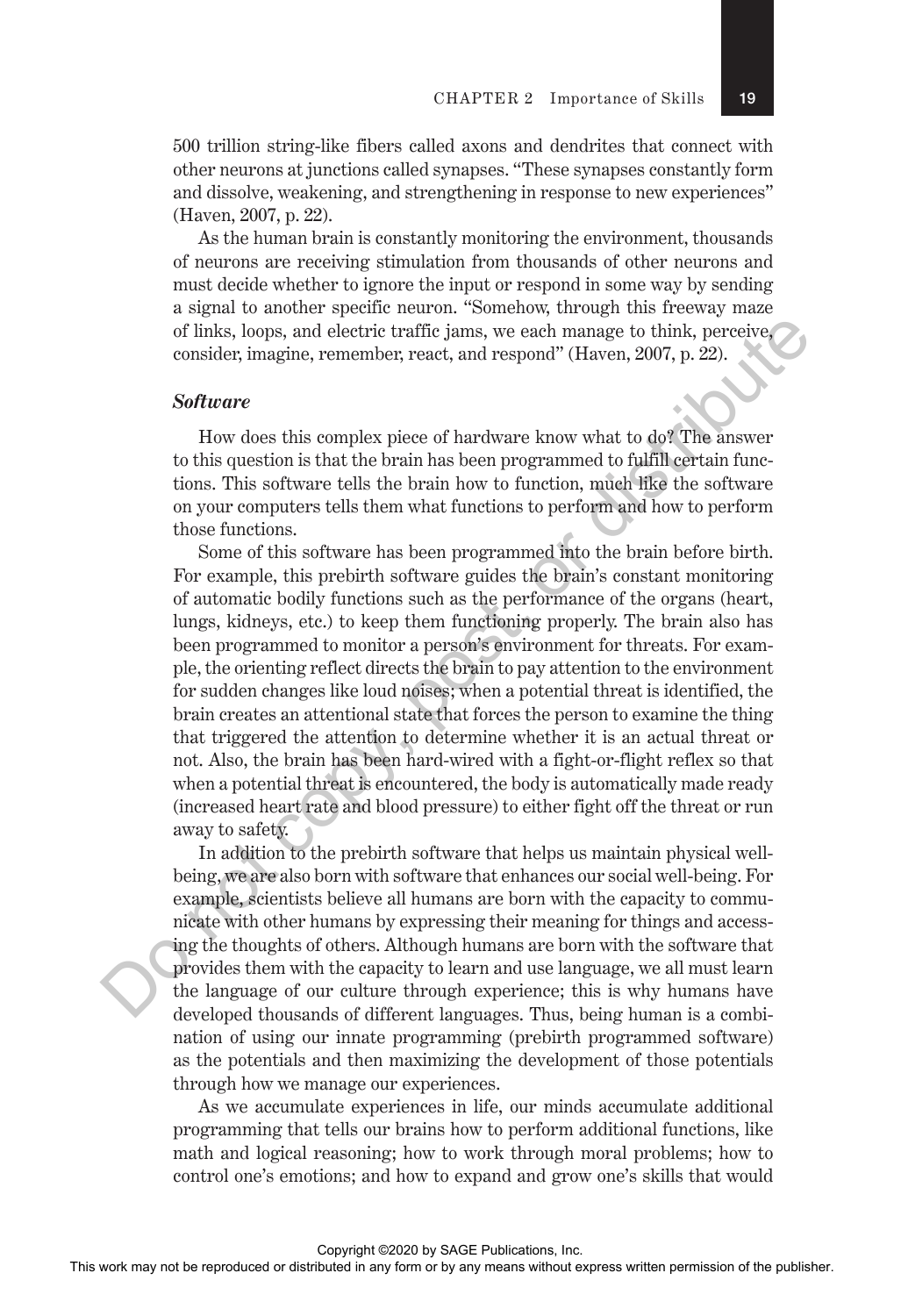lead to rewarding careers and relationships. This additional programming initially comes from one's parents and siblings. It also comes from one's contact with cultural institutions, such as education, religion, politics, and government. It comes from one's friends, acquaintances, and even one's enemies. And it comes from the mass media. All of this additional programming shapes how we make decisions in our everyday world about what to wear, what to eat, what is important, how to act, and how to spend our resources of time and money. This programming is constantly running in our unconscious minds in the form of automatic routines.

# *Automatic Routines*

The human mind can be wondrously efficient. It can perform many everyday tasks quickly by using **automatic routines**, which are sequences of thoughts and behaviors that we learn from experience then apply again and again with little effort. Once you have learned a sequence—such as tying your shoes, brushing your teeth, driving to school, or playing a song on the guitar—you can perform it over and over again with very little effort compared to the effort it took you to learn it in the first place.

As we learn to do something, we are writing the instructions like a computer code in our minds. That code then runs automatically in our unconscious minds and serves to guide us through the task with very little thought or effort. To illustrate, recall your experience in first learning to type. You had to think of the individual letters in each word, think about which key controlled which letter, and then command a finger to press the correct key. It took you a long time to type out each word. But now after much practice, your fingers (or thumbs) move over the keyboard quickly as you type out messages in seconds. Now when you message someone, you think only about the message while not having to think at all about the task of typing. minds in the form of automatic routines.<br> **Automatic Routines**<br>
The human mind can be wondrously efficient. It can perform, many<br>
everyday tasks quickly by using **automatic routines**, which are sequences<br>
of thoughts and

Psychologists refer to this automatic processing of information as **automaticity**. Automaticity is a mental state where our minds operate without any conscious effort from us. We encounter almost all media messages in a state of automaticity; that is, we put our minds on "automatic pilot" where our minds automatically filter out almost all message options. I realize that this might sound strange, but think about it. We cannot possibly consider every possible message and consciously decide whether to pay attention to it or not. There are too many messages to consider. Over time, we have developed automatic routines that guide this filtering process very quickly and efficiently so we don't have to spend much, if any, mental effort.

To illustrate this automatic processing, consider what you do when you go to the supermarket to buy food. Let's say you walk into the store with a list of 25 items you need to buy, and 15 minutes later you walk out of the store with your 25 items. In this scenario, how many decisions have you made? The easy answer is to say 25 decisions, because you made a separate decision to buy each of your 25 items as you put each item into your cart. But what about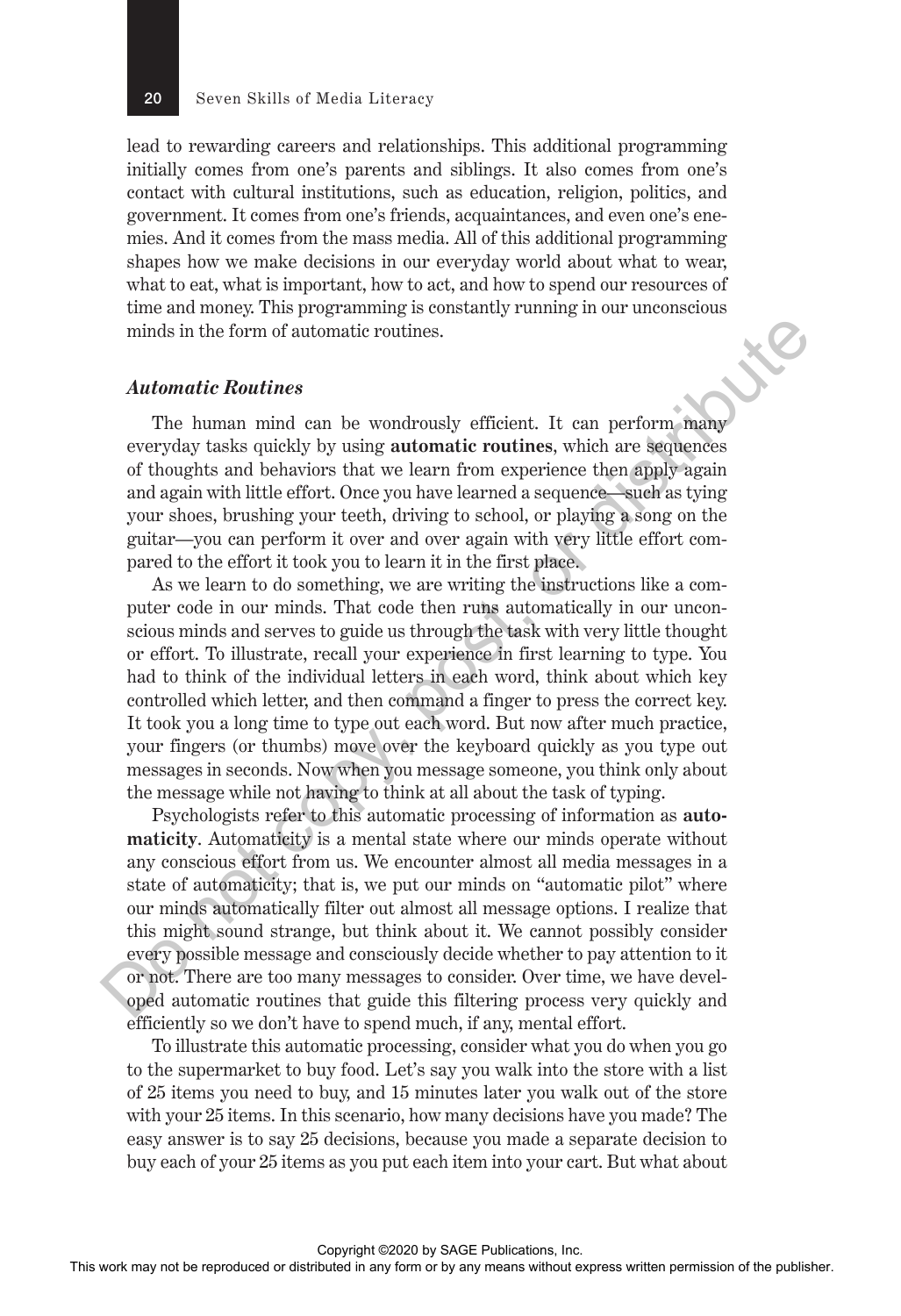all the items you *decided not to buy*? The average supermarket today has about 40,000 items on its shelves. So you actually made 40,000 decisions in the relatively short time you were in the supermarket—25 decisions to buy the 25 products and all those other decisions not to buy the remaining 39,975 products. How did you accomplish such an extensive task in such a short period of time? You relied on automatic routines. See how these automatic routines govern your buying habits?

Our culture is a grand supermarket of media messages. Those messages are everywhere whether we realize it or not, except that there are far more media messages in our culture than there are products in any supermarket. In our everyday lives—like when we enter a supermarket—a program is loaded into our mind that tells it what to look for and automatically filters out the rest. This automatic processing guides most, but certainly not all, of our media exposures. With automatic processing, we experience a great deal of media messages without paying any attention to them. Every once in a while something in the message or in our environment triggers our conscious attention to a media message. To illustrate this, imagine yourself driving in your car and you have music playing through your car's sound system but your attention is on the conversation you are having with your friend who is seated next to you. Then your favorite song starts playing, and your attention shifts from the conversation to the music. Or perhaps your conversation is interrupted when your friend notices that the radio is playing her favorite song and she starts singing along with the music. In both scenarios, you are being exposed to a stream of media messages from your car sound system without paying conscious attention to them, but then something happens to trigger your conscious attention to the music. are everywhere whether we realize it or not, except that there are far more modits in samples in our every<br>day if our every day is more than there are products in any supermark<br>et in due to rearbly in the control of the r

There are advantages and disadvantages to automaticity. The huge advantage of automatic processing is efficiency. When the filtering software is running automatically, it is making thousands of decisions for us without requiring us to expend any effort.

There are, however, some significant disadvantages. When we rely exclusively on our automatic routines, we get into a rut and miss out on paying attention to many messages that may be highly useful to us; we never know what we are missing. When our minds are on automatic pilot, we may be missing a lot of messages that might be helpful or enjoyable to us. We might not have programmed all the triggers we need to help us get out of automatic processing when a potentially useful message comes our way. Returning to the supermarket example from above, let's say you are very health conscious. Had you been less concerned with efficiency when you went into the supermarket, you would have considered a wider range of products and read their labels for ingredients. Not all low-fat products have the same fat content; not all products with vitamins added have the same vitamins or the same proportions. Or perhaps you are very price conscious. Had you been less concerned with efficiency, you would have considered a wider variety of competing products and looked more carefully at the unit pricing so you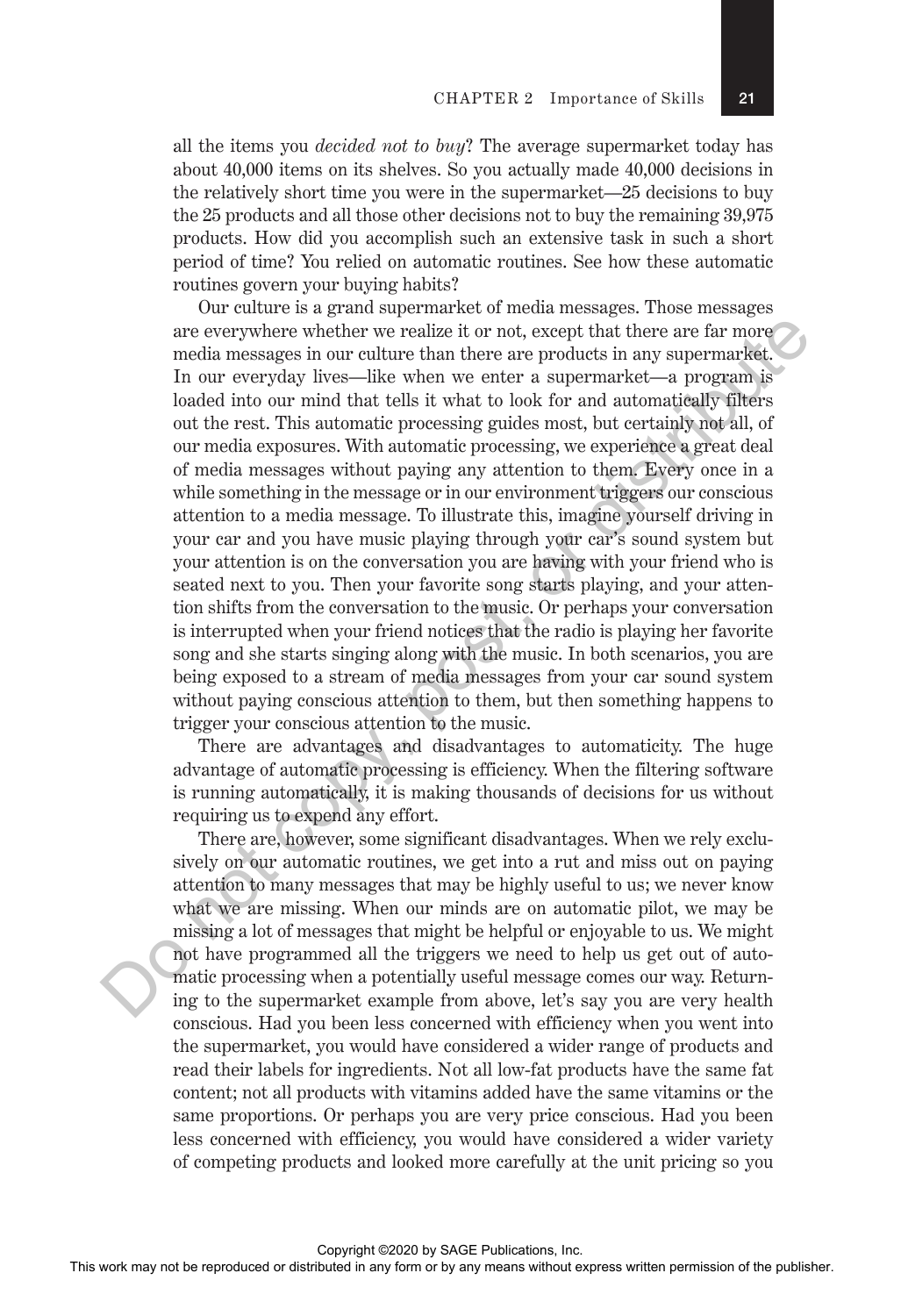could get more value for your money. When we are *too* concerned with efficiency, we lose opportunities to expand our experience and to put ourselves in a position to make better decisions that can make us healthier, wealthier, and happier.

Another disadvantage is that over the long run we start to experience message fatigue. When we feel overwhelmed with too many media messages, we try to protect ourselves even more by narrowing down our focus and thus filtering out even more messages. Eventually we end up exposing ourselves to the same type of message over and over, and the value of each message keeps decreasing and we lose the ability to concentrate. In 1971, the Nobel Prize–winning economist Herbert Simon observed that "a wealth of information creates a poverty of attention" (Angwin, 2009, p. 239). This is illustrated by a study where experimenters set up a jam tasting table in a food store. Half the time, they offered 6 jams and the other half the time they offered 24 jams. While the table with more jams attracted 50% more visitors and tasters, the table with fewer jams stimulated more sales. Among the visitors to the table with the larger number of jams, only 3% bought some jam, while among the visitors to the table with the smaller number of jams, 30% bought some jam (Anderson, 2006). The lesson here is that while choice is attractive, too much choice can paralyze us into inaction. When we feel overwhelmed, we rely more and more on automatic routines and this leads us into a deeper and deeper rut of doing the same things over and over. to the same type of message over and over, and the value of each message Nevergo decreasing and we lose the ability to concentrate. In 1971, the Nobol Note (was the ability of the simple time or each sole of the ability o

# **II. Types of Problems**

# **Fully Specified Versus Partially Specified Problems**

You probably have heard the phrase "Once you understand the problem, you are already halfway to a solution." This saying is true in the sense that the more clearly a problem can be understood, the easier it is to move toward a solution.

It also helps to know the type of problem—that is, whether it is a **fully specified problem** or a **partially specified problem**. To illustrate the difference between fully specified and partially specified problems, consider this:

 $6 + 18 =$ 

If you understand that "6" and "18" represent numbers with particular values and that the symbol "+" means addition, then the problem has provided you with enough information that you can arrive at a solution of 24 with ease and have confidence that your solution to this problem is the correct one. If you have some training in arithmetic, then this problem is fully specified. The combination of what you already know along with the information presented in the problem itself is enough for you to solve the problem, arriving at one and only one correct answer.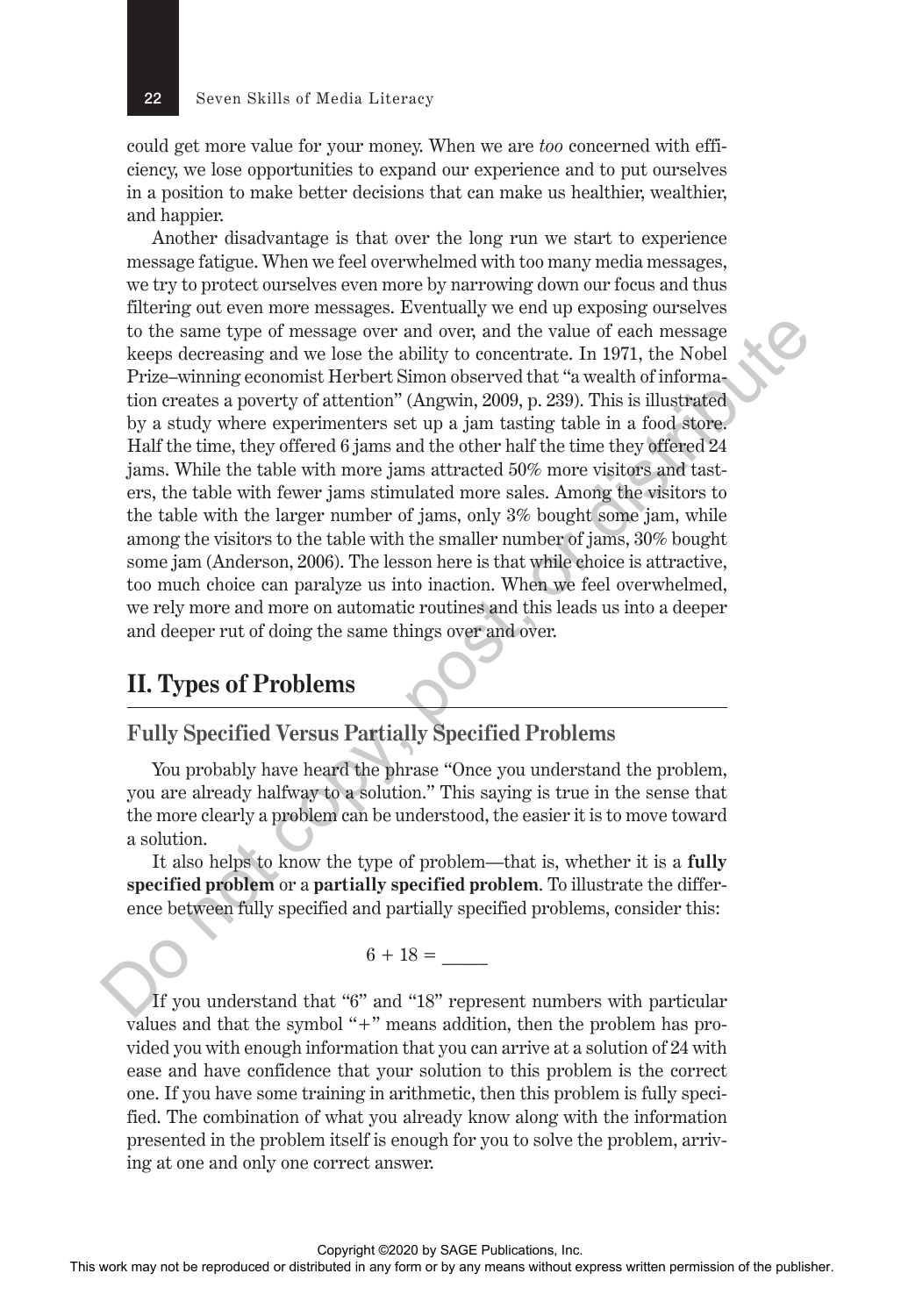Now consider this problem:

$$
Y+Z=24
$$

This problem has two unknowns (*Y* and *Z*), so there is not enough information to arrive at one solution with confidence. You could answer 6 and 18, while I might answer 12 and 12. We would both be right. There are also many other correct answers to this problem. But this does not mean that there are no wrong answers, because there are also many wrong answers. The purpose of education is to train us so we can bring enough information to problems to make them fully specified and therefore allow us to solve them by arriving at a single correct answer. However, we are constantly challenged with partially specified problems in our everyday lives.

How can we recognize partially specified problems? We need to look for one of three characteristics. The first characteristic is that there is not one clearly best endpoint to the process; that is, several people could all solve the problem with different solutions. All solutions could be correct but none is more correct than the others, so we are not sure which is *the* solution. This is illustrated above with the problem of  $Y + Z = 24$ .

A second characteristic that indicates a partially specified problem is an unclear beginning point. We have some information but we are really not sure which elements in that information set are going to be useful and which are not. An example of this is what takes place in detective stories. While there is a clear ending point (discovery of the perpetrator), the beginning point is unclear. The detectives are missing important clues or they have some clues but they don't know which of those clues are useful and which are "red herrings," so the detectives fumble around chasing false leads, which deflect them away from arriving at the correct solution. Of course, in fictional stories, the detectives stick with it until they figure out which clues *are* more valid, and this gives them the traction they need to begin moving forward toward solving the crime. no wrong answers, because there are also many wrong answers. The purpose of education is to train as so we can bring enough information to problems for an<br>ake them fully specified and therefore allow us to solve them by a

A third characteristic that indicates a partially specified problem is an incomplete process that links a clear beginning point with a clear goal as a solution to the problem; that is, there are steps missing that are needed to arrive at one solution. This is rather like a professor giving students some information to begin a project and giving them some examples for what the outcome of the project should look like (such as a term paper) but then not telling them the full set of steps to go from the beginning to the outcome successfully. There are steps missing. Another example of this third characteristic is trying to solve the problem of where to go for dinner tonight. There are many good restaurants, each with its own advantages and disadvantages (quality of food, service, atmosphere, price, distance from home, parking, etc.). It is like comparing apples and oranges when considering the advantages and disadvantages of each. Usually there are many solutions to this problem, but which one is best? What is missing is an articulation of the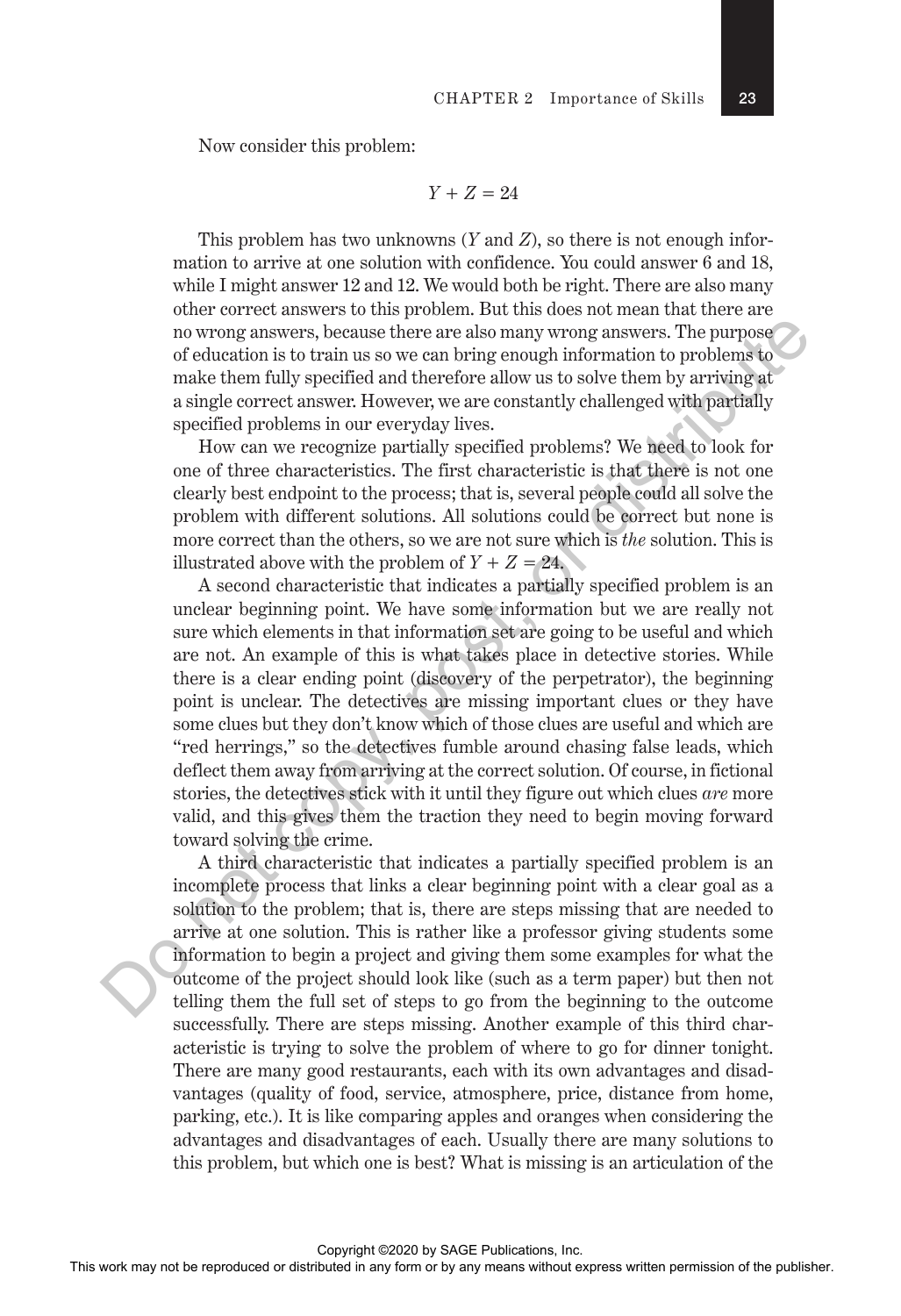criteria for choosing one solution over the rest. Perhaps restaurant A has the best food, restaurant B has the best service, restaurant C has the best atmosphere, and restaurant D has the best prices. All of these restaurants are good choices but for different reasons. What is missing in the solution process is the criterion that should be used. If you have little money, then price is the most important criterion; restaurant D is thus not just one of four possible solutions, it is the best solution. Thus when we have an unclear method of assessing the value of outcomes, we find ourselves stuck with a partially specified problem.

Partially specified problems are not uncommon. We often encounter them in our everyday lives. With most of these everyday partially specified problems, we quickly come up with a solution then move on. The consequences of being wrong are usually trivial. However, when we must make a decision on a problem that has major consequences for our lives and that problem is partially specified, we may agonize over the solution. As we try to solve that type of problem, we know that we have no model to follow, so we ask other people what they would do. If we find that most people would do the same thing, we usually use that advice and do the same thing also. However, if we find all kinds of suggestions as advice, then we must make some assumptions and engage our feelings. partially specified problem. The most more of these everyday partially specified problem in our everyday lives. With most of these everyday partially specified problem, we unicly come up with a solution them move on. The

The key difference between fully and partially specified problems is how much relevant information the problem itself provides. If it provides a complete set of information like with the first example above, then we can use a learned algorithm (in this case, the arithmetic algorithm of simple addition). With partially specified problems, algorithms are not enough; we also need heuristics.

# **Algorithms Versus Heuristics**

There are some standard rules that can be provided to you for traversing just about any problem-solving path. These are called **algorithms**. Algorithms are formulas or lists of steps. Algorithms are the rules that tell us what to do step by step. If the problem is fully specified, then the algorithm will tell us all we need to know in order to solve the problem with confidence. An algorithm is a procedure for solving a problem, which (if followed accurately) guarantees that we will find a workable solution to the problem in a finite number of steps.

Computers follow algorithms to progress down a problem-solving path. If the problem is fully specified, the computer can quickly solve the problem. But if the problem is only partially specified, the algorithm does not provide enough guidance to complete the problem-solving process.

Humans also use algorithms to solve problems. If the problem is fully specified, then the algorithm provides enough guidance to complete the problem-solving process. With partially specified problems, algorithms still help, but these algorithms rarely take you all the way to a solution because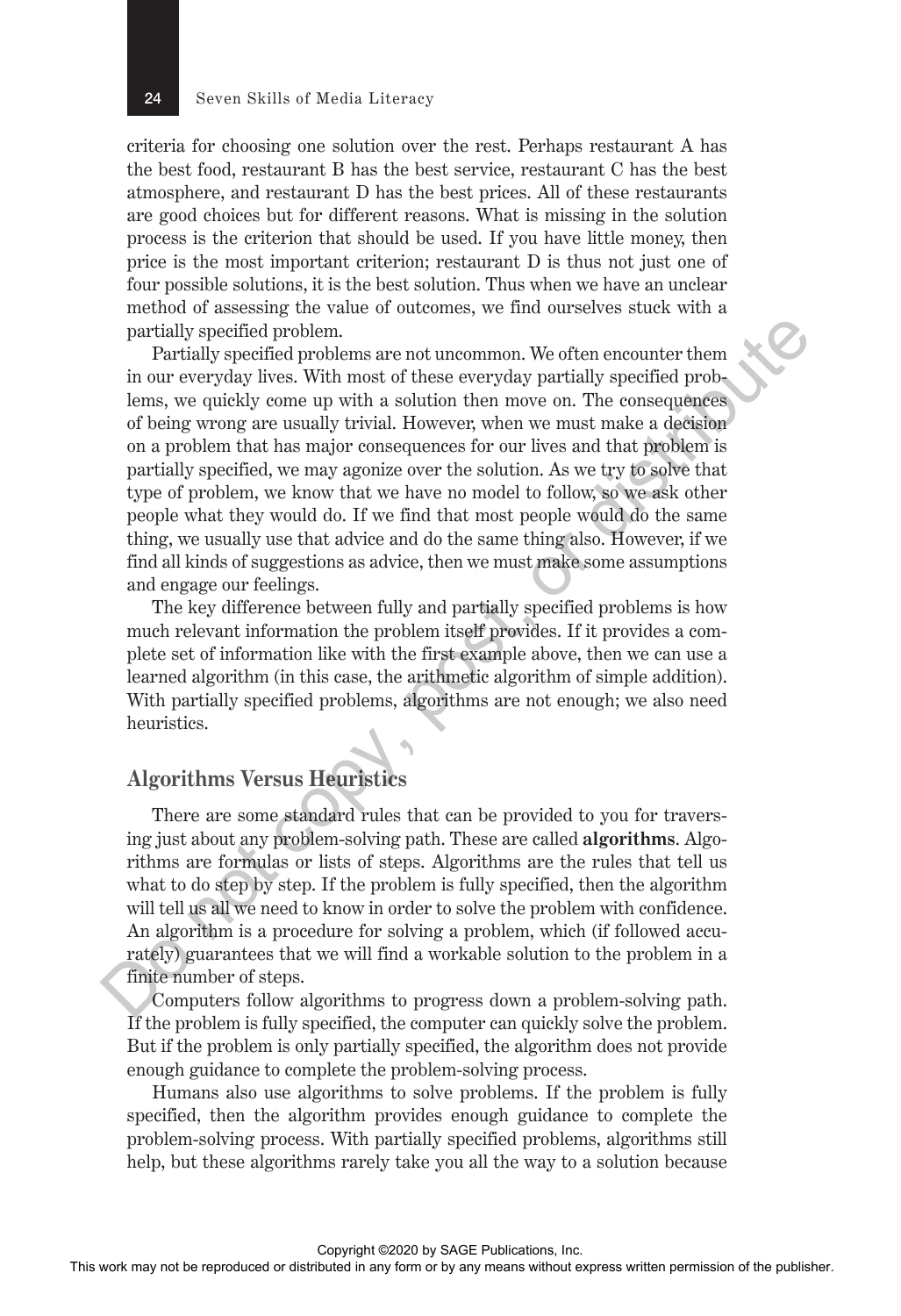they leave out parts of the solution path; that is, they are too general to provide the full amount of guidance for all particular problems. How do we bridge these gaps along the problem-solving path? We employ what cognitive psychologists call heuristics.

**Heuristics** are suggestions about how we should go about exercising our judgment. They are guidelines or recommendations more than rules or prescriptions. While algorithms provide a complete sequence of rules for moving logically to a problem's one correct solution, heuristics are suggestions for ways of proceeding to a solution under conditions of uncertainty. Heuristics can lead you to solutions, but there are no guarantees.

In order for heuristics to work, the problem solver needs to be more active and more creative. The problem solver needs to regard the heuristic as only a suggestion—a suggestion that requires the problem solver to use things like lateral thinking, metaphor, personal judgment, and even intuition.

*Lateral Thinking*. We are taught to solve problems by thinking sequentially beginning at the first step and continuing one step at a time all the way to the one solution at the end of the path, which is called **vertical thinking**. This vertical form of thinking is concerned with achieving a solution using a logical process. It is efficient when it keeps us on track toward a goal and prevents us from wandering into unproductive or incorrect thought processes.

We can often get stuck when we use vertical thinking, especially with partially specified problems. Sometimes we are moving smoothly down the problem-solving path as we systematically use a step-by-step procedure as specified in an algorithm, but then we suddenly run into a barrier that prevents us from moving logically to the next step. When this happens, we need to try a different approach such as lateral thinking. **Lateral thinking** involves brainstorming and creative thinking as we try to figure out a way around the barrier. ways of proceeding to a solution under conditions of uncertainty. Heuristics can lead you to solutions, but there are no guarantees.<br>In order for heuristics to work, the problem solver needs to be more accitye and more cr

Lateral thinking is a way of restructuring old patterns to gain new insights. It is not as useful in generating the one "right" answer as much as it is helpful in leading us to brainstorm and think about fresh approaches. Therefore, lateral thinking is most useful when we are stuck and logic does not help us move toward a solution to a problem.

*Metaphors*. The essence of a **metaphor** is its evocative power to help us understand one thing in terms of another. We encounter something new and in order to see its nature, we liken it to something with which we are familiar. For example, let's say we run into a barrier in solving a problem and don't know how to proceed when our path is blocked. We could use the game of football as a metaphor. If we can't run the ball straight ahead, then we need to run around the end; once we turn the corner, we can see some daylight and run for the end zone. Or we could throw a long pass. These metaphors get us thinking about either moving around the barrier or jumping over it in some way. We look for connections between the game of football and our present situation. By making these connections, we can help break out of the place where we are stuck.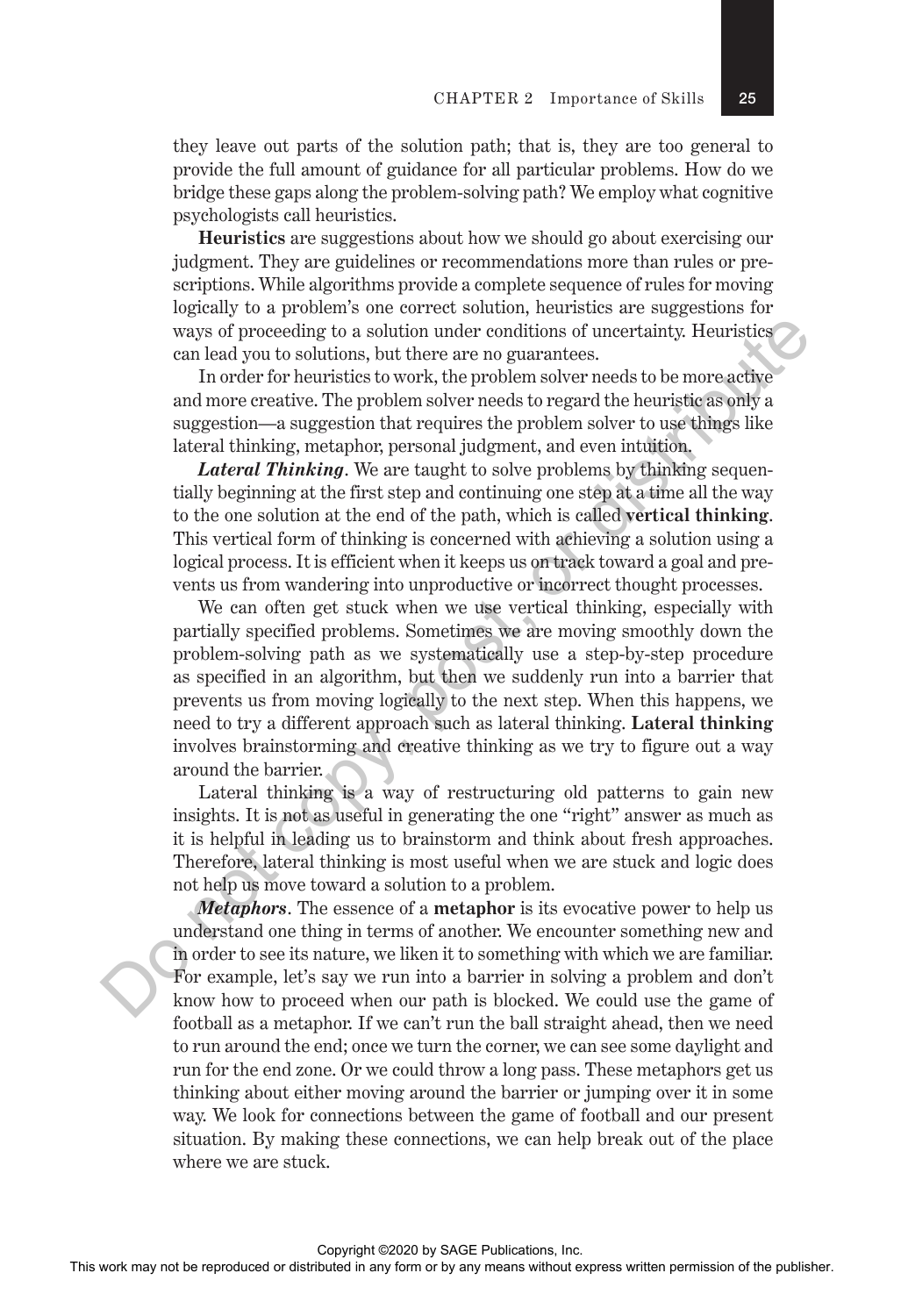Oftentimes, metaphors we try might not be appropriate and sometimes we will not be able to help us find insight in the connections we make. But the value of metaphors is still there; that is, playing with metaphors keeps our thinking fresh by helping us perceive things from different perspectives. And perhaps one of these perspectives might suggest an innovative solution path.

Some educators regard metaphors as the key to knowledge, because all new knowledge is first encountered in terms of our experience with our existing knowledge. Again, this is why having good knowledge structures is so important. When we encounter new information, we can search our existing knowledge structures for something that looks and acts like the new information. Something that "looks or acts like something else" is a metaphor. Metaphors then give us the insight to understand something new in terms of our understanding of something old.

*Personal Judgment.* Some tasks, like spelling, are lower-order tasks, because if you follow the rules you can complete the task. If you memorize that *chair* is spelled c-h-a-i-r, you can finish the spelling without having to exercise any **personal judgment**. But if I asked you to spell a word that you had not memorized, you would not have much confidence in being prepared to complete the task well. Instead, you may feel like you must make a wild guess. However, often we do not have to risk a wild guess but instead can use good judgment to generate an educated guess. We can use what we know (about translating sounds into letters, the spelling of other English words, and other guides such as "i before e except after c") to construct a reasonable spelling. It requires judgment to translate rules that are designed for one kind of problem to try to solve a different kind of problem. ing knowledge. Again, this is why having good knowledge structures is so<br>mportant. When we encounter new information, we can scare<br>to or something that looks and acts like the new information. Something that "oloks and ac

*Intuition.* The use of heuristics is also helped by intuition. **Intuition** engages the emotions and helps us guess at what could be plausible solutions without having to go through a systematic process. Often the insightful guess or the creative leap to a tentative conclusion can help us see a reasonable solution that we could not see by reason alone. We need to explore our hunches. However, we should not rely solely on hunches or intuition to solve problems, especially important ones. Intuition is one of many useful tools, but not the only tool of an educated person.

To summarize this distinction, algorithms are relative simple formulas or prescriptions that tell us how to go about solving fully specified problems. Heuristics are also guides, but they are not simple or complete. Whereas algorithms are rules, heuristics are suggestions. Algorithms give us the steps of how to apply our skills in solving a problem. Heuristics tell us what to think about when we encounter gaps in that process, and this serves to help us shift our perspective, see the problem in a new way, construct elements to help us bridge the gaps, then eventually complete the problemsolving process. To be good problem solvers, we need to be able to apply both algorithms and heuristics. The stronger our skills, the better we will be able to use both.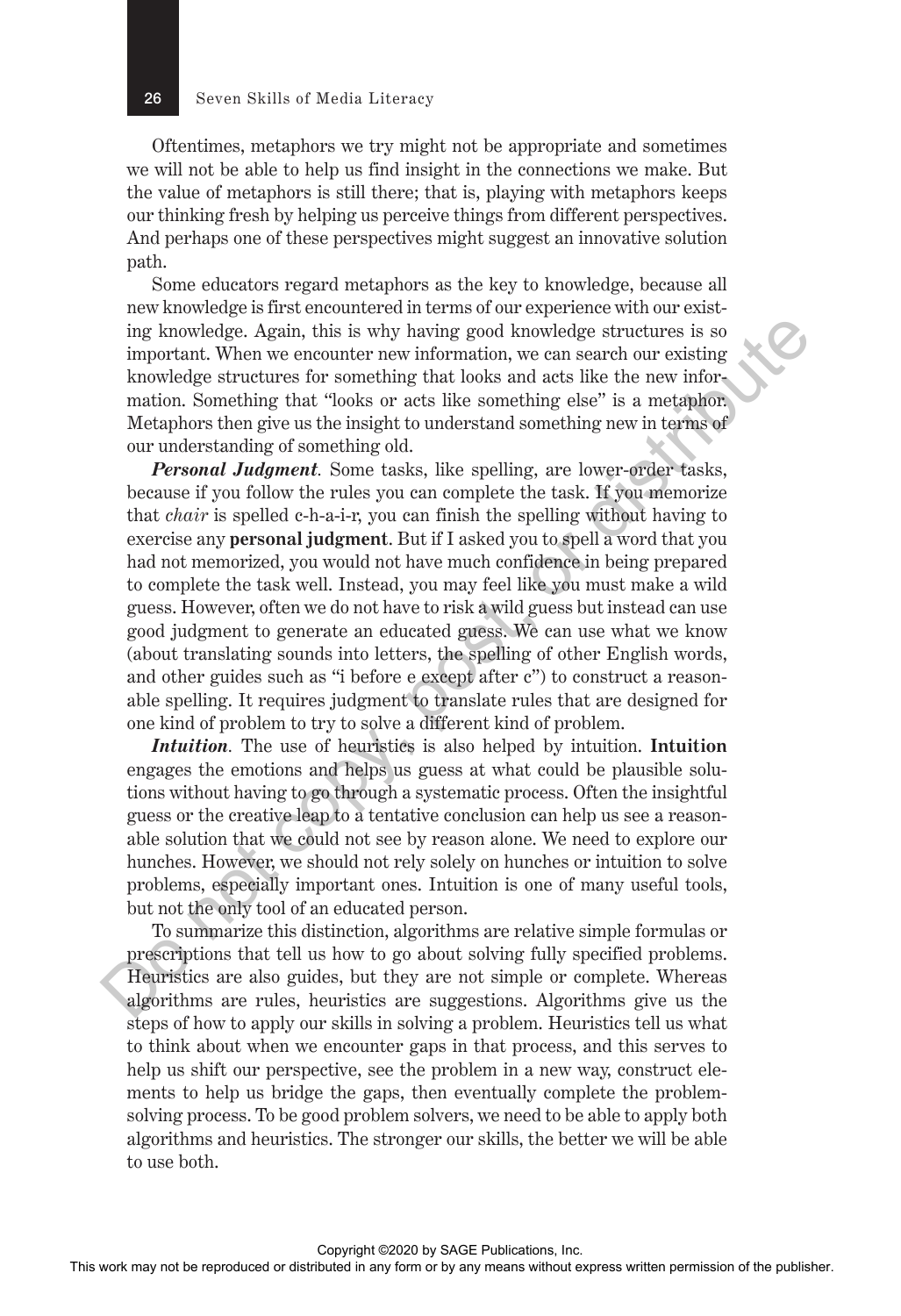# **The Problem-Solving Process**

If partially specified problems are missing information, does this mean we can never solve them? No, of course not. But in order to solve them, we need to take a different perspective than we do with fully specified problems. We cannot approach a partially defined problem and expect to solve it as if it were a fully specified problem.

Problem solving is a process that begins with an awareness of a challenge facing you. You search your mind for information relevant to the challenge. If you find enough information, it is likely that you have a fully specified problem and that you have already arrived at a solution by following what is called an algorithm. But if you do not have enough information to arrive at a solution, you must search out more information. And even when you have accessed a great deal of information, there are times when you still cannot solve the problem because you are not sure what to do with the information; that is, the formula you are using to solve the problem has some missing parts. In this situation, you need more than an algorithm; you also need some heuristics. fraing you. You scare<br>they uur mind for information, it is likely that you have a fully specified problem<br>you find enough information, it is likely that you have a fully specified problem<br>and that you have already arrived

If we are to be successful in solving partially specified problems, we cannot be stopped by the gaps where we don't have enough information. Instead, we need to use the information we have to construct the additional information we need, then use that newly constructed information to bridge the gaps and keep us progressing toward a solution. Heuristics can help us construct those missing pieces by providing us with guidelines that tell us what to think about as we build the bridges over the gaps.

Does this mean that this process of solving challenging problems is idiosyncratic? Yes, in the sense that each challenging problem is different in what it leaves unspecified. Thus no one can provide you with a set of rules—an algorithm—that lays out a complete set of steps to solve any problem. Instead algorithms provide rules for general processes; they give you a generic structure solving different kinds of problems. You will also need to use heuristics. The heuristics are less formal, less constraining, and less directive than are algorithms. They give you freedom to try different things in different sequences.

The heuristics we use are influenced by context (our knowledge structures); because different people have different knowledge structures, they use slightly different heuristics and thereby end up with different solutions. Heuristics rely more on lateral thinking than vertical thinking. They nudge us to be more creative by suggesting metaphors. They sanction the use of individual human judgment and intuition, rather than relegating these characteristics to second class status in problem solving.

Skills are typically important in applying algorithms. The more highly developed our skills are, the more efficiently we can use algorithms. But even more importantly, skills are essential with heuristics, because heuristics require us to think more deeply and creatively about how to solve partially specified problems.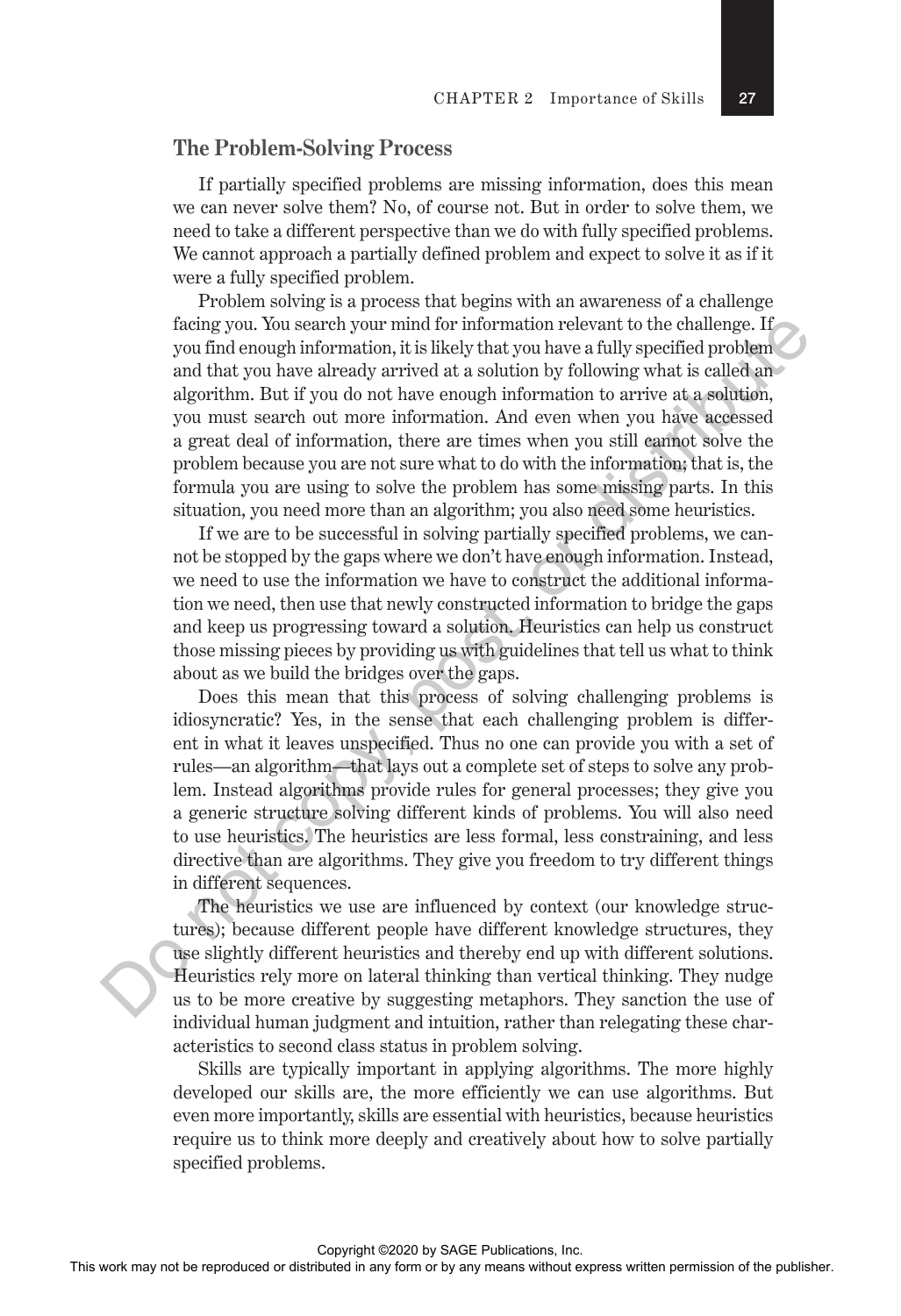# **III. The Development of Skills**

There are three factors that explain where a person's level of skill is: **natural abilities**, **maturation**, and **self-improvement**. The first two of these factors occur naturally; that is, we are born with certain abilities and those abilities develop on their own without much effort required from us. The third factor—self-improvement—requires conscious effort.

# **Natural Abilities**

We are born with certain natural aptitudes that can shape the development of our knowledge style. Some of these abilities are cognitive in nature, while others are more emotional in nature.

# *Cognitive Abilities*

Some of us have higher IQs, some of us are naturally more field independent, and some of us seem to have been born with higher creative abilities and a tendency to think laterally. Other people have innate learning disabilities, such as dyslexia, that make it much harder for them to process information.

Some people can memorize facts very well, while others cannot. Some are able to think about problems in many different ways, while others seem stuck in one perspective when they view a problem. Some people are continually playing with information by creating new categories and looking for patterns, while other people either try to ignore information or try to find quick and easy ways to deal with it. Knowledge styles are characterized primarily by four cognitive abilities: field dependency, type of intelligence, type of thinking, and conceptual differentiation.

*Field Dependency***.** Perhaps the most important characteristic in a person's cognitive style is field dependency. Think of **field dependency** as your natural ability to distinguish between the signal and the noise in any message. Noise is the chaos of symbols and images. Signal is the information that emerges from the chaos. People who are highly field dependent get stuck in the field of chaos—seeing all of the details but missing the patterns and the "big picture," which is the signal. Field-independent people are able to sort quickly through the field to identify the elements of importance and ignore the distracting elements. Natural Abilities We are born with certain natural aptitudes that can shape the development of our knowledge style. Some of these abilities are cognitive in nature while others are more emotional in nature. Cognitive Abil

For example, when watching a story during a television news show, fieldindependent people will be able to identify the key information of the who, what, when, where, and why of the story. They will quickly sort through what is said, the graphics, and the visuals to focus on the essence of the event being covered. People who are field dependent will perceive the same key elements in the story but will also pay an equal amount of attention to the background elements of how the news anchors are dressed, their hairstyles, their make-up, the color of the graphics, and so on. To the field-dependent person, all of these elements are of fairly equal importance, so they are as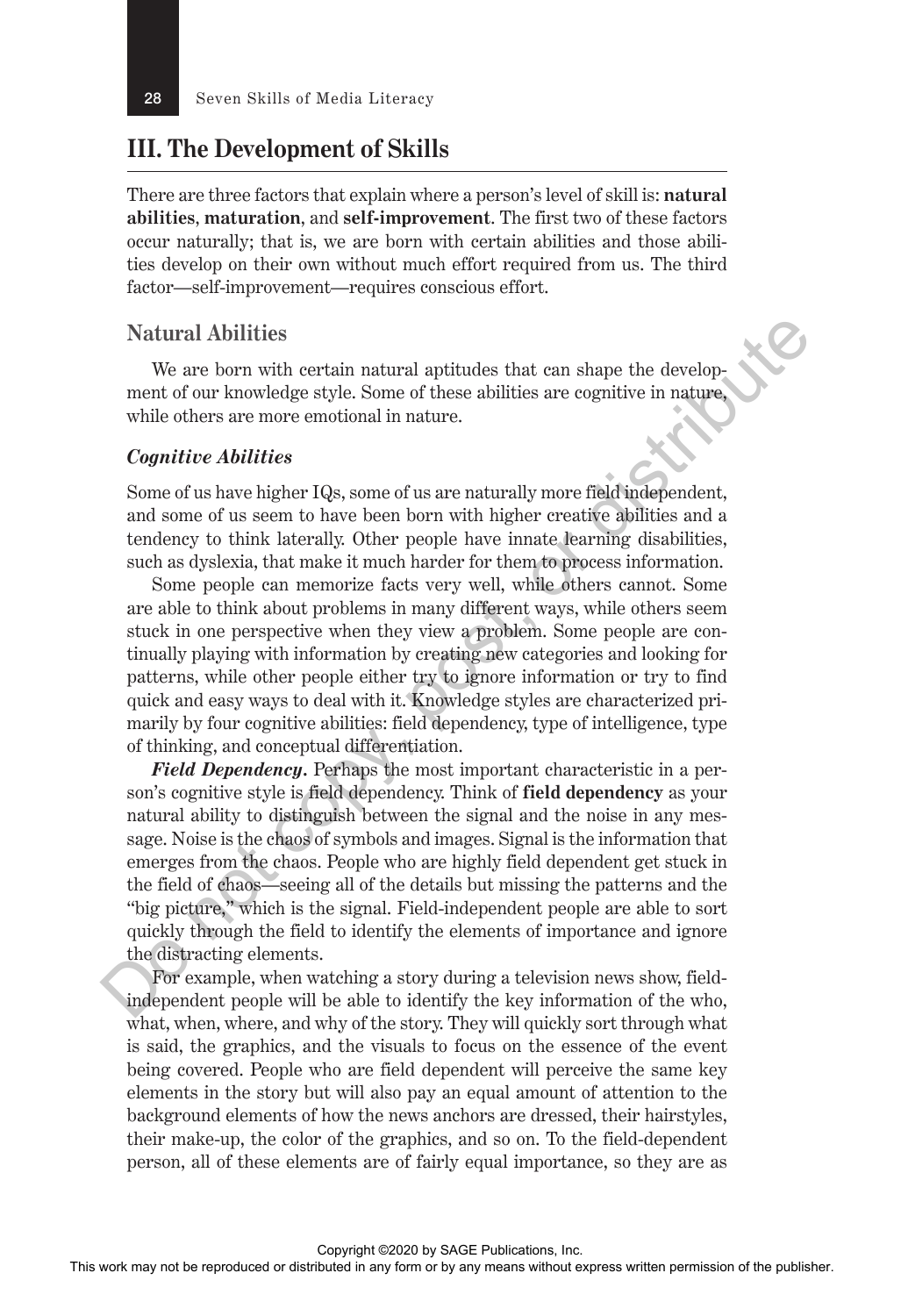likely to remember the trivial as they are to remember the main points of the story. This is not to say that field-dependent people retain more information because they pay attention to more; to the contrary, field-dependent people retain less information, because the information is not organized well and is likely to contain as much noise (peripheral and tangential elements) as signal (elements about the main idea).

Let's try one more example of this natural ability. Have you ever had to read a long novel and gotten so lost about 100 pages into it that you had to quit in frustration? You may have felt that just when the author was getting the story going with one set of characters, he or she would switch to a different setting at a different time with a totally new set of characters. This may have been happening every few pages! There were too many characters talking about too many different things. You were overwhelmed by all the detail and could not make sense of the overall story. This indicates that the novelist was making demands on you to be much more field independent than you could be as you read the novel. People who are much more field independent are able to see through all the details and recognize a thematic pattern of some sort, then use that thematic pattern as a tool to sort through all the details about characters, settings, time, dialogue, and action in order to direct their attention efficiently to those elements that are most important. quit in frustration? You may have felt that just when the author was getting<br>the story going with one set of characters, a ho co show would switch to a different setting at a different time with a totally new set of chara

In our information-saturated culture, we are constantly forced to make filtering decisions when those messages that are regarded as signal are filtered into our consciousness while those messages that are regarded as noise are filtered out. Most of this filtering is done rapidly and unconsciously while our programmed mental codes run automatically. If those codes have been programmed by media producers, then those producers are defining what is important—thus what is important to them gets filtered in, while much of what may be important to us gets filtered out. This is why it is important for us to periodically examine the codes and make adjustments that give us more control over this filtering.

*Type of Intelligence.* It is helpful to make a distinction between two types of intelligence: **crystalline intelligence** and **fluid intelligence**. One type of intelligence is called crystalline, which is the ability to memorize facts. Highly developed crystalline intelligence gives us the facility to absorb the images, definitions, opinions, and agendas of others.

The other type of intelligence is fluid, which is the ability to be creative and see patterns in complex sets of facts. Highly developed fluid intelligence gives us the facility to challenge what we see on the surface, to look deeper and broader, and to recognize new patterns.

*Type of Thinking.* Most people are what are called vertical thinkers (recall that this idea was introduced earlier in this chapter). Vertical thinking is systematic, logical thinking that proceeds step by step in an orderly progression. This is the type of thinking we need to learn the basic introductory information on any topic. We need to be systematic when we are trying to learn basic arithmetic, spelling, and dates in history.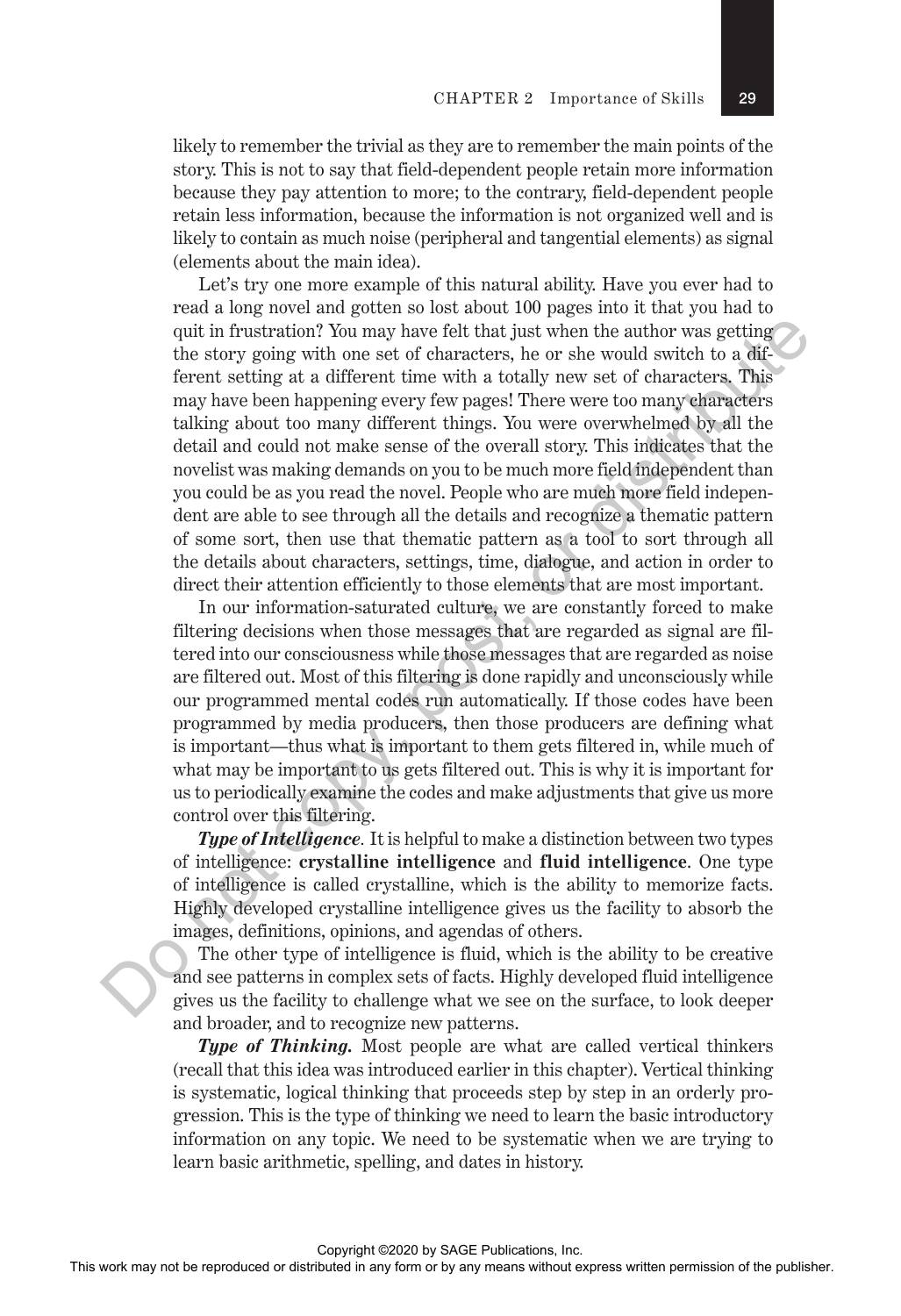As we discussed earlier, there is another type of thinking called lateral thinking. Lateral thinking, in contrast, does not proceed step by step in the usual vertical manner. Instead, when confronted with a problem, the lateral thinker jumps to a new and quite arbitrary position, then works backward and tries to construct a logical path between this new position and the starting point. Lateral thinkers are more intuitive and creative. They reject the standard beginning points to solving problems and instead begin with an intuitive guess, a brainstorming of ideas, or proposed solution "out of the blue." The lateral thinker works backward from innovative conclusions to the beginning of a problem. Lateral thinkers tend to arrive at a solution to a problem that other thinkers would never arrive at because they are constrained by a lock-step form of thinking.

Few people have a natural aptitude for lateral thinking. Those who have it use it often. Many inventors and scientists usually produce a string of new ideas, not just one. For example, Thomas Edison invented so many things that by the end of his life he had over 1,300 patents in the areas of the telegraph, telephone, phonograph, movie camera, and projectors. This suggests that there is a capacity for generating new ideas that is better developed in some people than in others. This capacity does not seem to be related to sheer intelligence but more to a particular way of thinking. There are smart and not-so-smart lateral thinkers, just like there are smart and not-so-smart vertical thinkers. blue." The lateral thinker works backward from innovative conclusions to to a proluming of a problem. Lateral thinkers trould on arrive at a solution position is depoided by a lock-step form of thinking. Those who have co

There are advantages and disadvantages to both forms of thinking. Vertical thinkers tend to do best at solving traditional problems for which the solutions can be learned. However, when their traditional methods of solving problems break down and they reach a dead end, they are stuck and have nowhere to go. In contrast, lateral thinkers can often be flighty and may come up with many unique ideas; however, none of those ideas may work or be feasible ways of addressing a problem. When others are stuck at a deadend of thinking, it is the lateral thinkers that break through the barriers. People who are good at both and who know when to try each approach are, of course, the most successful problem solvers.

It is easier to teach vertical thinking than lateral thinking, because vertical thinking is a process of systematically following steps and procedures. In contrast, lateral thinkers know how to approach things from a different and creative point of view; this is difficult to teach. Because it is easier to teach and evaluate the quality of vertical thinking, educational institutions focus much more on vertical thinking at the introductory level where you need to absorb the formulas and lists that authorities deem most important. However, once you get beyond this type of challenge, you will encounter more significant challenges where you will need to solve partially specified problems. You will need to move beyond memorizing information and instead look for fresh patterns, synthesize your own opinions, and project future trends. These more challenging tasks will frequently present barriers that can be circumvented only through lateral thinking.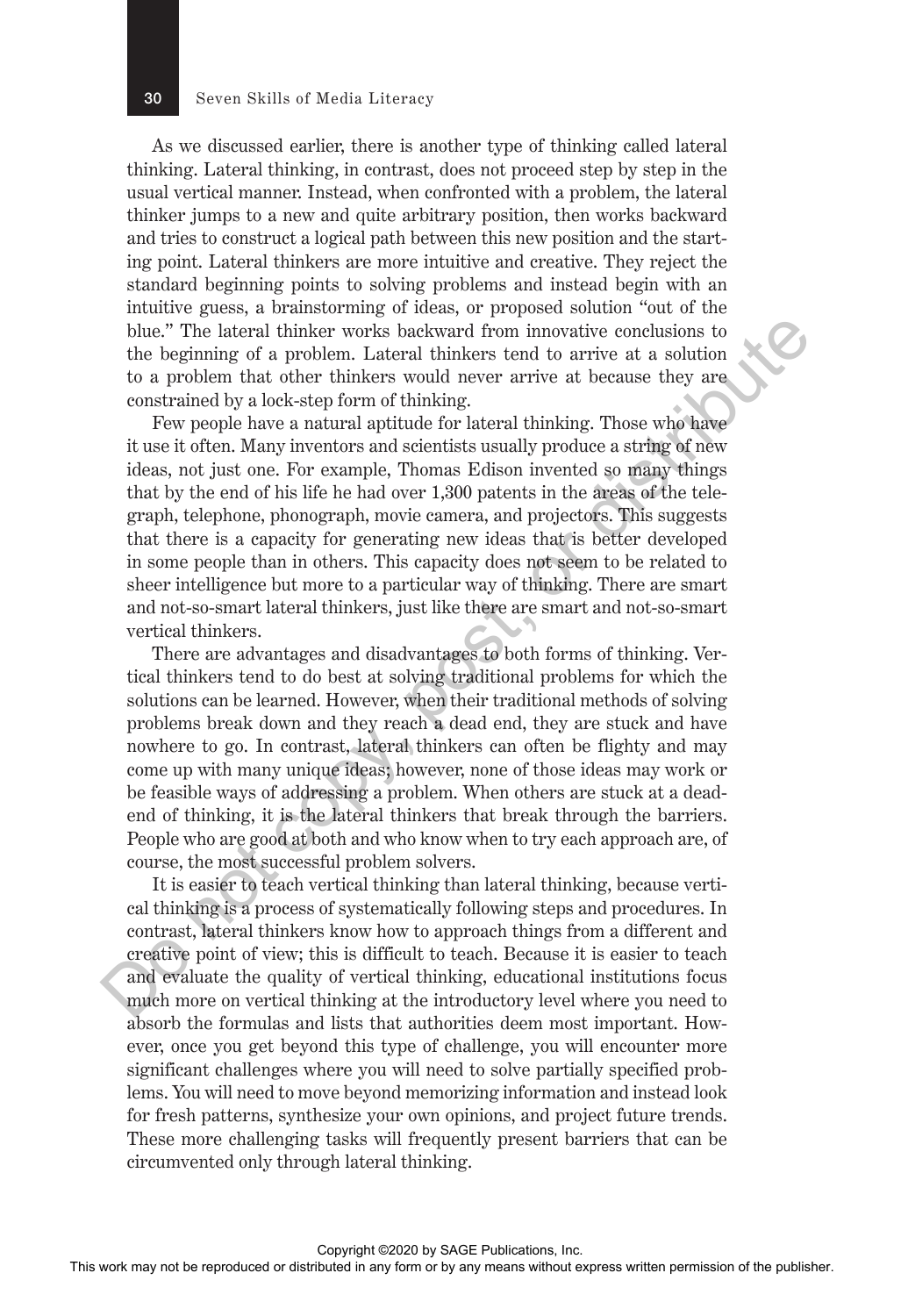*Conceptual Differentiation.* **Conceptual differentiation** refers to how people group and classify things. People who classify objects into a large number of mutually exclusive categories exhibit a high degree of conceptual differentiation. In contrast, people who use a small number of categories have a low degree of conceptual differentiation.

Related to the number of categories is category width. People who have few categories to classify something usually have broad categories so as to contain all types of messages. For example, if a person only has three categories for all media messages (news, ads, and entertainment), then each of these categories must contain a wide variety of messages. In contrast, someone who has a great many categories would be dividing media messages into thinner slices (breaking news, feature news, documentary, commercial ads, public service announcements, action/adventure shows, sitcoms, game shows, talk shows, cartoons, and reality shows).

# *Emotional Abilities*

A person's knowledge style is composed of more than purely cognitive abilities. It is important to recognize the role of emotional abilities. Some people are naturally excited by new information and have a strong drive to seek out more. However, other people feel exhaustion when experiencing new information, because they already feel overwhelmed. In the paragraphs below, I will illuminate three characteristics of emotional ability that contribute to a person's knowledge style. These are: emotional intelligence, tolerance for ambiguity, and impulsiveness. egories for all media messages (news, ads, and entertainment), then each<br>of these categories would be available variety of messages. In contrast,<br>someone who has a great many categories would be dividing media messages<br>in

*Emotional Intelligence.* Our ability to understand and control our emotions is called **emotional intelligence**. Emotional intelligence is thought to be composed of several related abilities, such as the ability to read the emotions of other people (empathy), the ability to be aware of one's own emotions, the ability to harness and manage one's own emotions productively, and the ability to handle the emotional demands of relationships.

People with stronger emotional intelligence have a well-developed sense of empathy; they are able to see the world from another person's perspective. The more perspectives people can access, the more emotional intelligence they have. Highly developed people are also more aware of their own emotions and understand what causes and alters them. These people are also less impulsive and are able to exercise more self-control. They can concentrate on the task at hand rather than becoming distracted by peripheral emotions. When we are higher developed emotionally, we are better able to understand how messages evoke feelings, and we can therefore seek out messages to enhance our emotional reactions.

**Tolerance for Ambiguity.** Every day, we encounter people and situations that are unfamiliar to us. To prepare ourselves for such situations, we have developed sets of expectations. What do we do when our expectations are not met and we are surprised? That depends on our tolerance level for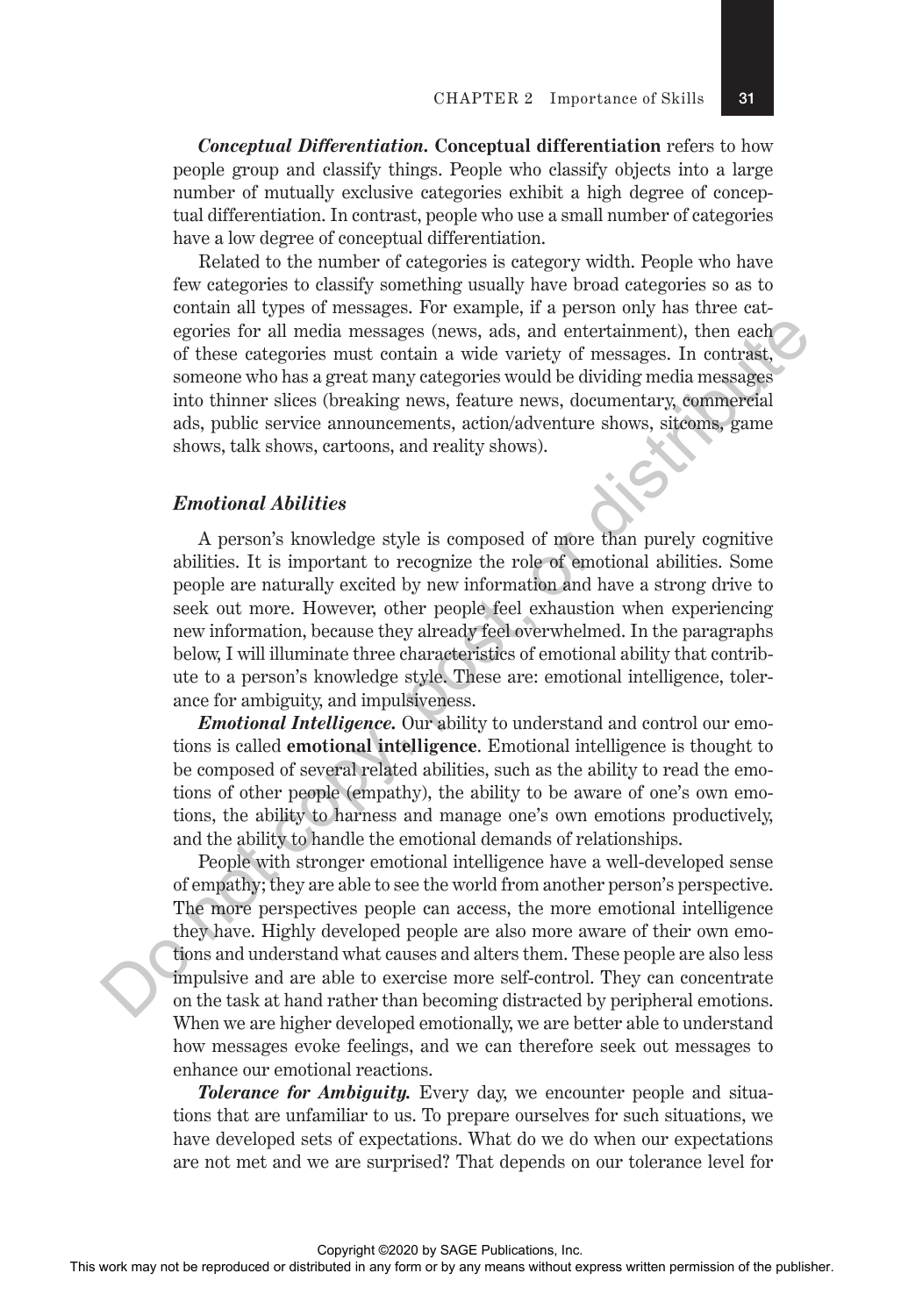ambiguity. People who have a low **tolerance for ambiguity** choose to ignore those messages that do not meet their expectations; they feel too confused or frustrated to work out the discrepancies. In contrast, those people who are willing to follow situations into unfamiliar territory that goes beyond their preconceptions have a high tolerance for ambiguity. Initial confusion does not stop them; instead it motivates them to search harder for clarity.

People with a high tolerance for ambiguity do not feel an emotional barrier that prevents them from examining messages more closely. They are willing to break any message down into components and make comparisons and evaluations in a quest to understand the nature of the message and to examine why their initial expectations were wrong. People who consistently attempt to verify their observations and judgments are called scanners, because they are perpetually looking for more information.

*Nonimpulsiveness.* **Nonimpulsiveness** refers to people's ability to control their emotions when dealing with information. Some people get swept away with negative emotions, such as frustration or anger. They cannot control their emotions, so they let negative emotions force them to make quick decisions so as to eliminate the negative drive. When people make quick decisions, their choices are usually not optimal. There is typically a trade-off between speed and accuracy. When we are impulsive, we make decisions very quickly and this moves us out of the uncomfortable emotion of stress. However, when we take our time and reflect, we usually make better decisions. People who take a long time and make few errors are reflective, and those who are quick and make many errors are impulsive. willing to break any message down into components and make comparisons and cavalatoins in a quest to understand the nature of the message and to constraint why their initial expectations were wrong. People who consistentl

How much time we take to make decisions is governed by our emotions. If we feel comfortable encountering new information and like to work through problems carefully, we are likely to act reflectively and take our time. However, if we feel a negative emotion (such as frustration), we tend to make decisions as quickly as possible in order to eliminate the negative emotional state.

As we encounter information throughout the course of our lives, our natural abilities (or deficiencies) make it easier (or more difficult) to deal with this information. Also, dealing with information becomes less difficult when we are at higher levels of maturation on a wide range of abilities. However, regardless of our innate abilities and our levels of maturation, there is another factor that arguably is most responsible for our knowledge style that is, conditioning.

# **Maturation**

Our innate abilities mature on their own early in our lives. This means that we get better at understanding more difficult concepts and in controlling our emotions. Much of this maturation happens outside our control or awareness. Children have difficulty comprehending certain ideas until their minds mature to a point where they are capable of understanding the nature of what they are doing. For example, you cannot teach a 1-year-old to add and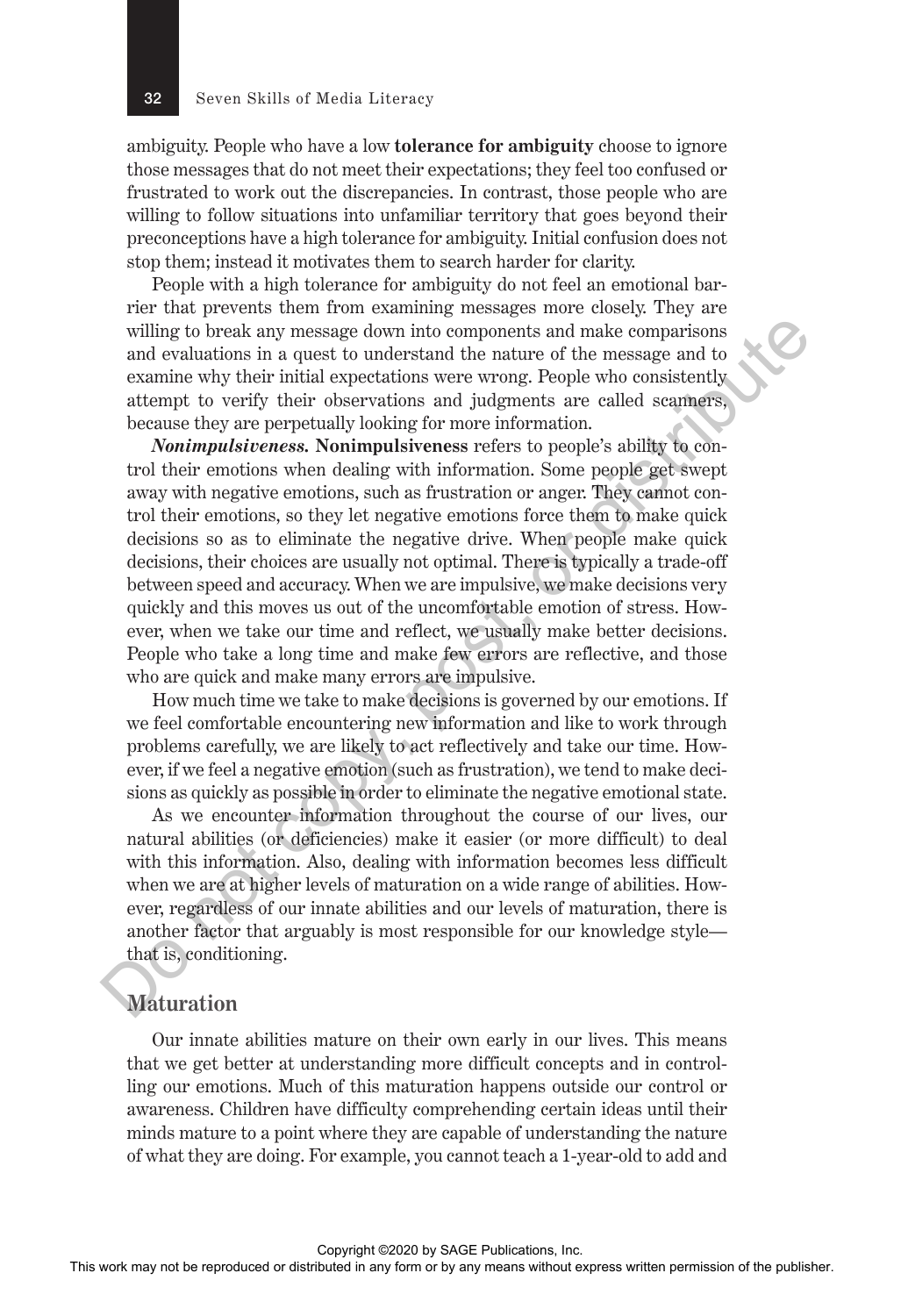subtract, no matter how good of a teacher you are. The child does not understand what adding and subtracting are and is not ready to learn these things at 1 year of age. However, over the next few years, the child's mind matures and becomes ready to learn these things.

The leading thinker about human cognitive development, Jean Piaget, observed that a child's mind matures from birth to about 12 years of age, during which time it goes through several identifiable stages. Other psychologists have examined how the human mind matures beyond the age of 12. Psychologists still have a lot to learn about how humans develop cognitively and emotionally throughout the entire lifespan. However, what we do know is that we continue to mature on all sorts of abilities throughout both childhood and adulthood and that those patterns of maturation differ across people. We also know that there are some things we can do to accelerate certain kinds of maturation and there are other things we don't do that can atrophy the process and keep us stuck at a low level of development for our entire adult lives. of 12. Psychologists still have a lot to learn about how humans develop eognity<br>tively and emotionally throughout the entire lifespan. However, what we<br>be then to mature on all sorts of abilities throughout both<br>childred

# **Self-Improvement**

All of us have the potential to continue developing our skills at any point in our lives. Regardless of our innate abilities, we can still get better. Once we have reached college, we cannot rely on maturation for improvement; our minds have matured to a point where maturation is no longer a barrier. Regardless of how we have been conditioned, we can take control of our futures. Even if we have been conditioned to believe we are not very smart, we can still improve. We can develop our skills on our own. To do so, we need to become committed to our improvement and we need to work on it.

# **IV. Chapter Review**

- We live in an information-saturated culture.
	- $\circ$  In order to survive, we have developed automatic routines that help us navigate this flood of information.
	- $\circ$  These routines help us make decisions efficiently about what exposures to seek and how to process meaning from those messages.
	- $\circ$  These routines are composed of programming that has been designed by other people and institutions, so those routines may not be running in our best interest.
- The way we solve problems differs depending on whether the problems are fully specified or partially specified.
	- { We depend on algorithms to solve fully specified problems so we can arrive at the one and only correct solution.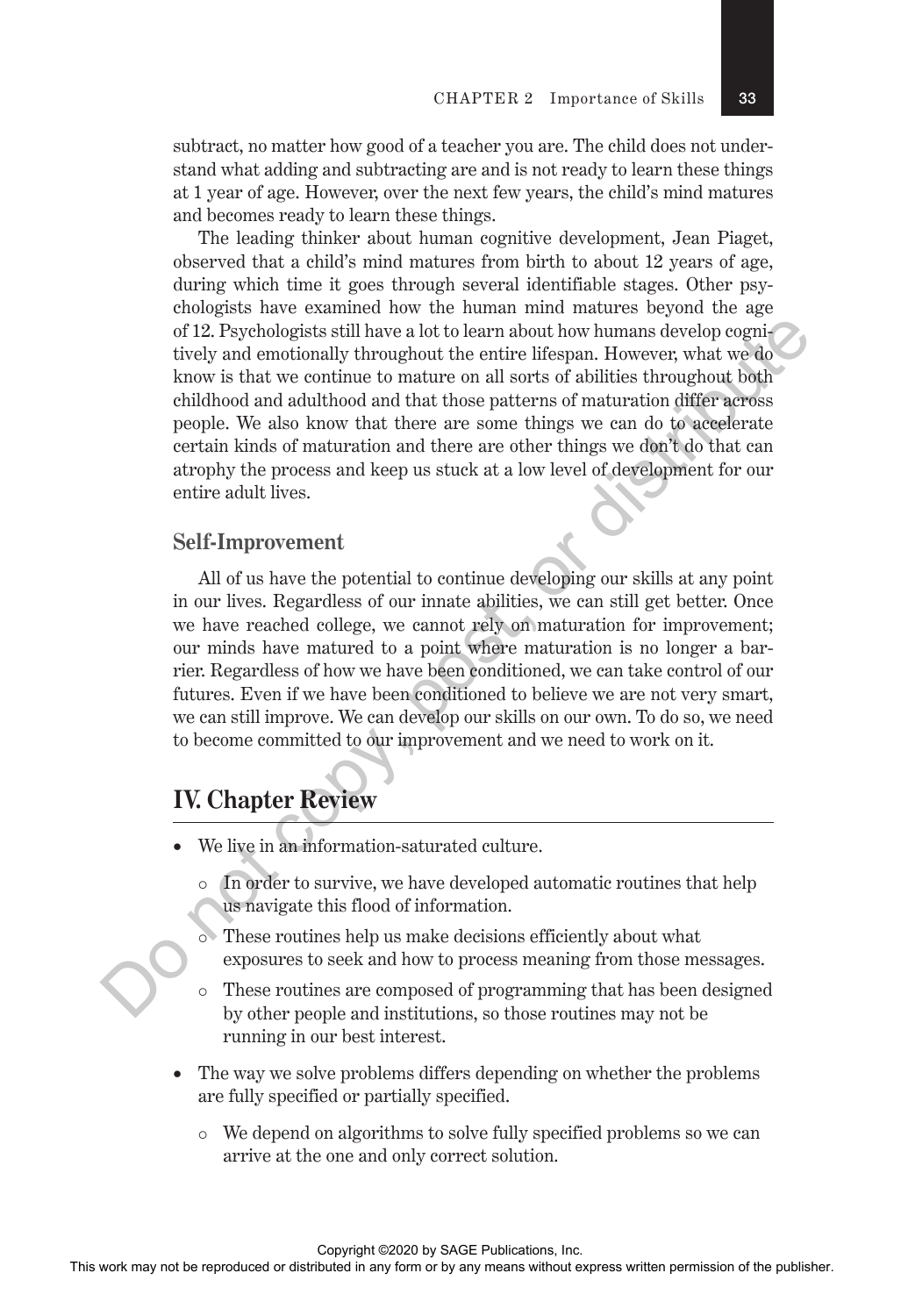- { When we solve partially specified problems, algorithms help us get started but we also need to use heuristics.
- Our level of skills is determined by a combination of natural ability, maturation, and self-improvement efforts.
	- $\circ$  We are all born with different combinations of natural abilities.
	- $\circ$  Our abilities to use cognitive and emotional skills mature as we age throughout childhood.
	- $\circ$  Beyond childhood, the most important determinant of people's levels of skill is traceable to their efforts at self-improvement.

# **Exercise 2.1 Recognizing Types of Problems**

Which of the following are examples of fully specified problems and which are partially specified problems?

- 1.  $(2 + 6 + X)/3 = 5$
- 2.  $(6 + 4 + X)/2 = 3X$
- 3.  $2 + X + Y = 10$
- 4. Train Number 1 leaves the station in City X at noon heading toward City Y, which is 1,000 miles away. Train Number 2 leaves City Y at 1:00 p.m. traveling toward City X. Both trains travel at 70 miles per hour. At what mile marker will the trains pass each other?
- 5. A red train leaves the station in City X at noon heading toward City Z at 60 miles per hour. At the same time, a blue train leaves City Z traveling at 80 miles per hour. City X and City Z are 560 miles apart. At what mile marker will the trains pass each other? throughout childhood,<br>
o Beyond childhood, the most important determinant of people's levels<br>
of skill is traccable to their efforts at self-improvement.<br> **EXENCISE 2.1 Recognizing Types**<br> **Of Problems**<br>
Which of the foll
	- 6. In a vote by a legislature, a bill gets 55 votes. Does it pass and become a law?

Joey is a 12-year-old boy who has just watched half an hour of wrestling on the World Wrestling Entertainment (WWE) network. His younger sister comes into the TV room, grabs the remote control, and changes the channel. Will Joey act aggressively toward her?

8. When will the U.S. economy get better?

\* \* \* \* \* \* \*